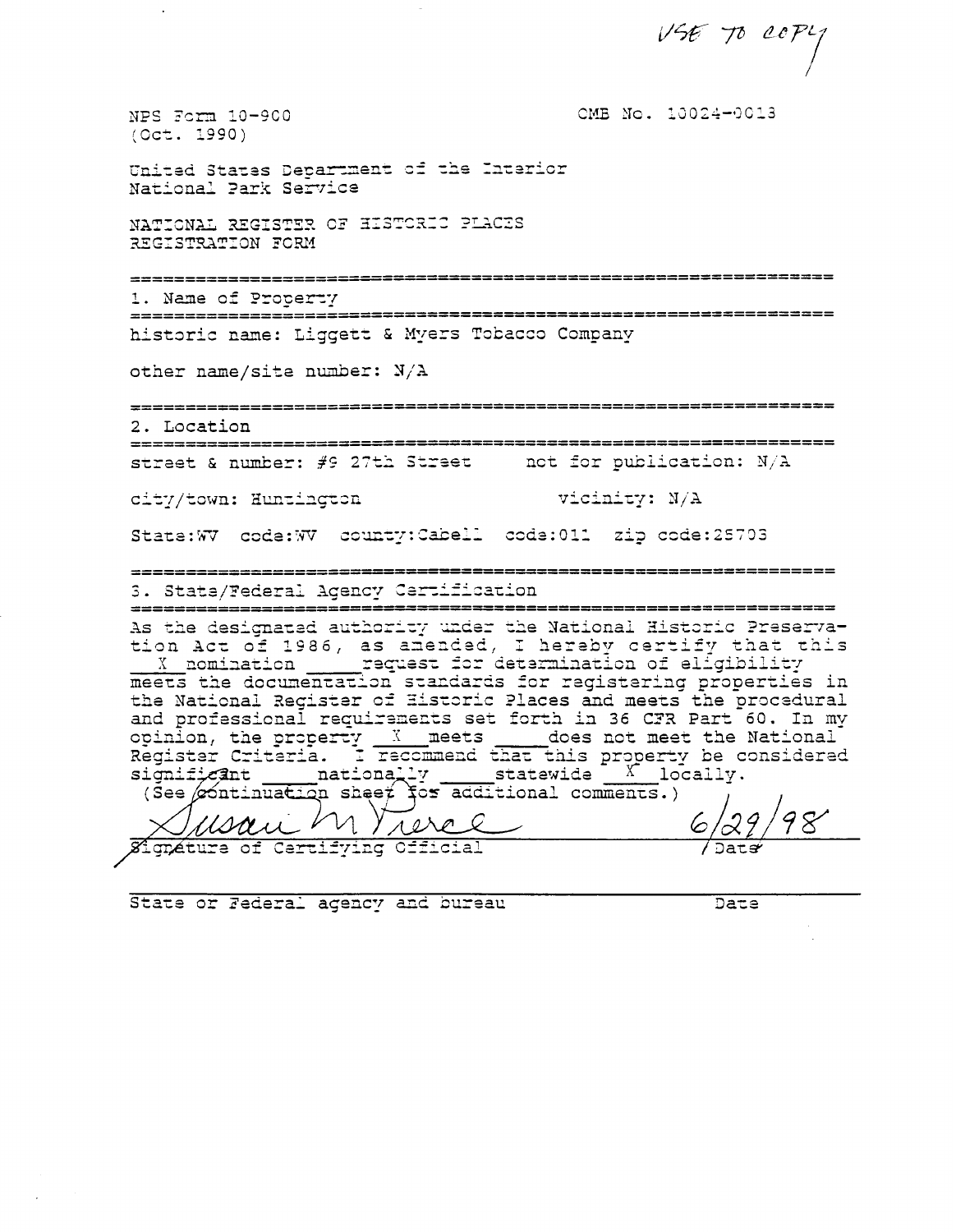Liggett & Myers Tobacco Company Cabell County, **WV** 

In my opinion, the property \_\_\_\_\_ meets \_\_\_\_\_ does not meet the National Register criteria. (See continuation sheet for additional comments. )

Signature of Certifying Official Date

State or Federal agency and bureau

4. National Park Service Certification

I, hereby certify that this property is:

entered in the National Register See continuation sheet. determined eligible for the National Register See continuation sheet. determined not eligible for the National Register removed from the National Register other (explain):

Signature of the Keeper Date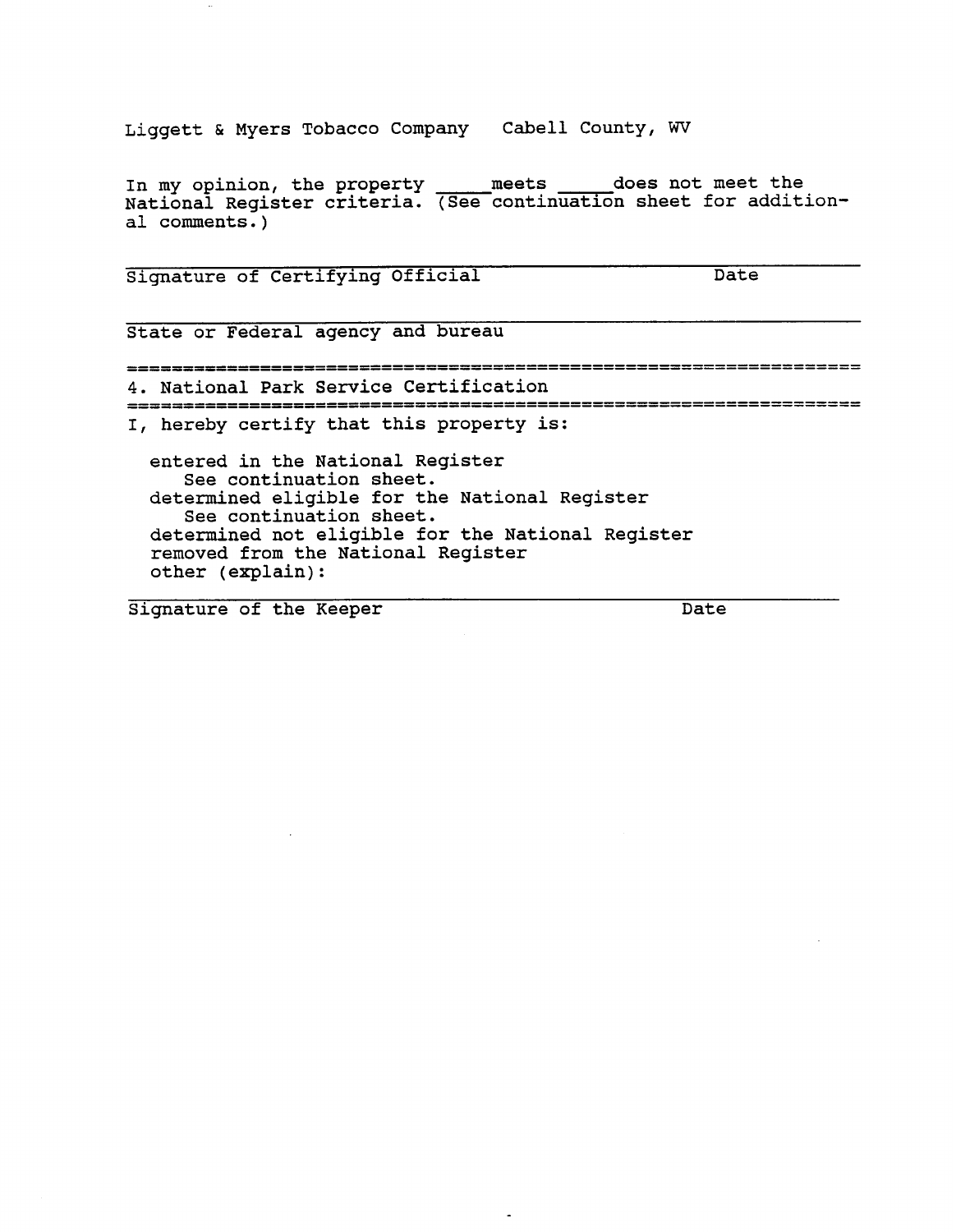Liggett & Myers Tobacco Company Cabell County, **WV**  5. Classification ................................................................ Ownership of Property: Category of Property (Check as many boxes as apply) (Check only one box) X building(s) **X** private district public-local site public-State structure public-Federal object NUMBER OF RESOURCES WITH PROPERTY Contributing Noncontributing buildings  $\overline{2}$ sites structures objects  $\mathbf{o}$ TOTAL  $\overline{2}$ NAME OF RELATED MULTIPLE PROPERTY LISTING: N/A NUMBER OF CONTRIBUTING RESOURCES PREVIOUSLY LISTED IN THE NATION-AL REGISTER: N/A 6. Function or Use HISTORIC FUNCTIONS: **Agriculture/subsistence:** storage; tobacco warehouse. **Industry/Processing/Extraction:** Manufacturing Faci1ity;Tobacco Produce CURRENT FUNCTIONS: Commerce/trade: warehouse; commercial storage.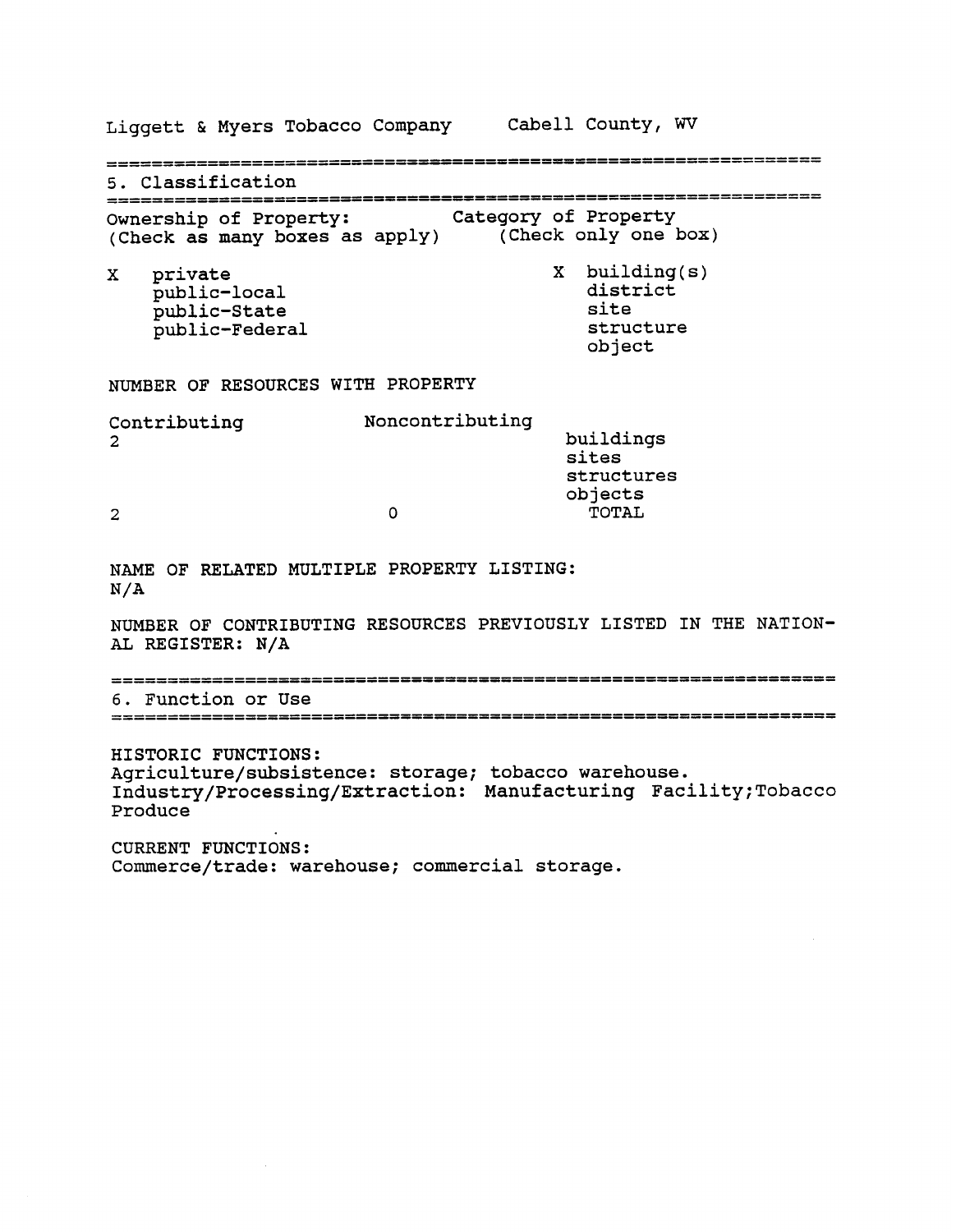Liggett & Myers Tobacco Company Cabell County, **WV** 

7. Description

ARCHITECTURAL CLASSIFICATION: Late 19th and early 20th century American Movements/Commercial Style.

MATERIALS:

Foundation: Concrete Walls: Brick

Roof: Membrane Rubber Roof

Other:

NARRATIVE DESCRIPTION (Describe the historic and current condition of the property on one or more continuation sheets.)

............................................................... .................................................................

8. Statement of Significance APPLICABLE NATIONAL REGISTER CRITERIA

**X** A Property is associated with events that have made a significant contribution to the broad patterns of our history.

**B** Property is associated with the lives of persons significant in our past.

C Property embodies the distinctive characteristics of a type, period, or method of construction or represents the work of a master, or possesses high artistic values, or represents a significant and distinguishable entity whose components lack individual distinction.

D Property has yielded, or is likely to yield, information important in prehistory or history.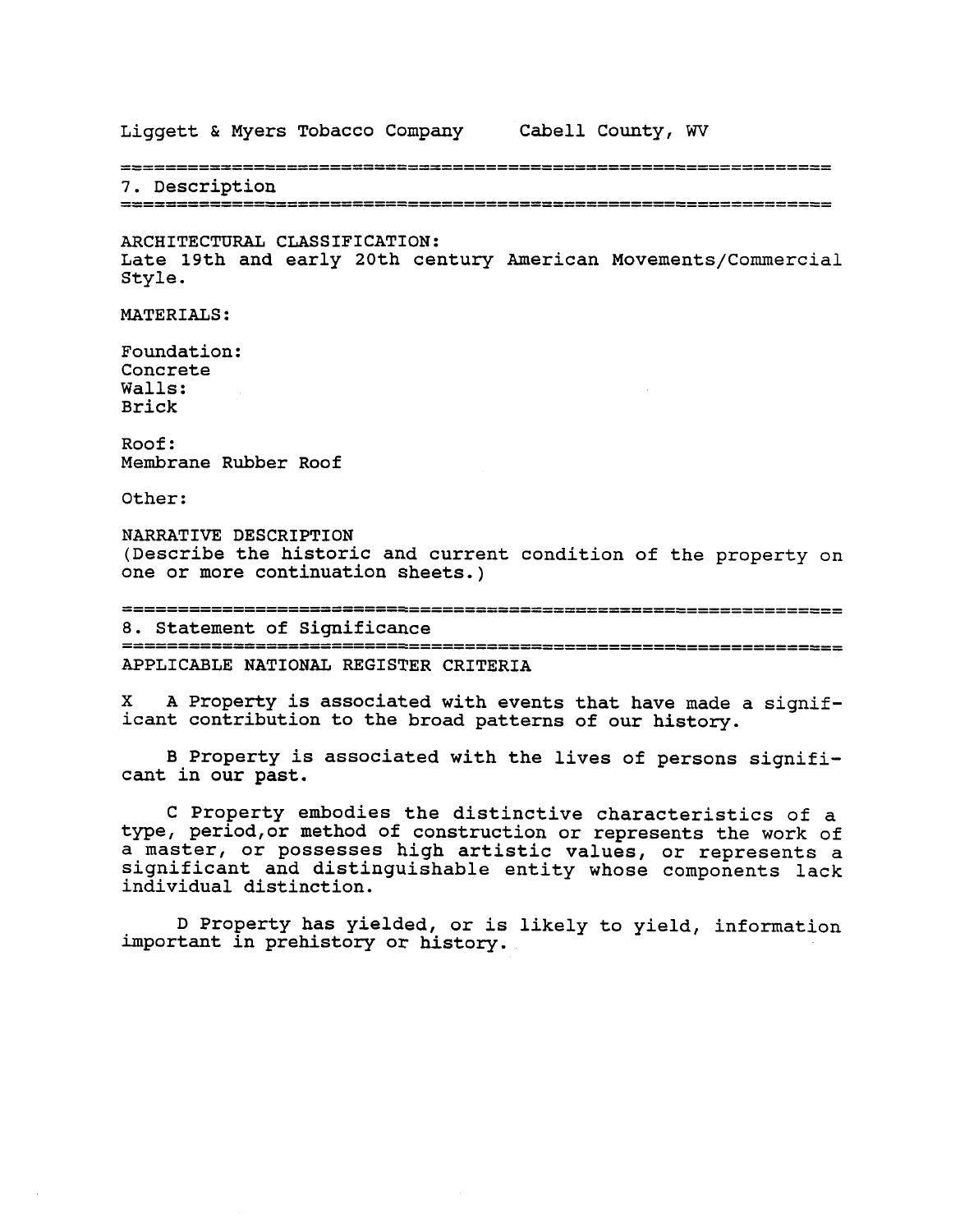Liggett & Myers Tobacco Company Cabell County, **WV**  CRITERIA CONSIDERATIONS (Mark "X" in all the boxes that apply.) Property is:  $N/A$  A owned by a religious institution or used for religious purposes. N/A B removed from its original location. N/A C a birthplace or grave. N/A D a cemetery. N/A E a reconstructed building, object, or structure. N/A F a commemorative property. N/A G less than 50 years of age or achieved significance within the past 50 years. AREAS OF SIGNIFICANCE: Agriculture Commerce PERIOD OF SIGNIFICANCE: 1910-1925. SIGNIFICANT DATES: 1910. 1917. 1920. 1925. SIGNIFICANT PERSON: N/A CULTURAL AFFILIATION: N/A ARCHITECT/BUILDER: Unknown NARRATIVE STATEMENT OF SIGNIFICANCE (Explain the significance of the property on one or more continuation sheets.) 9. Major Bibliographical References BIBLIOGRAPHY

(Cite the books, articles, and other sources used in preparing this form on one or more continuation sheets.)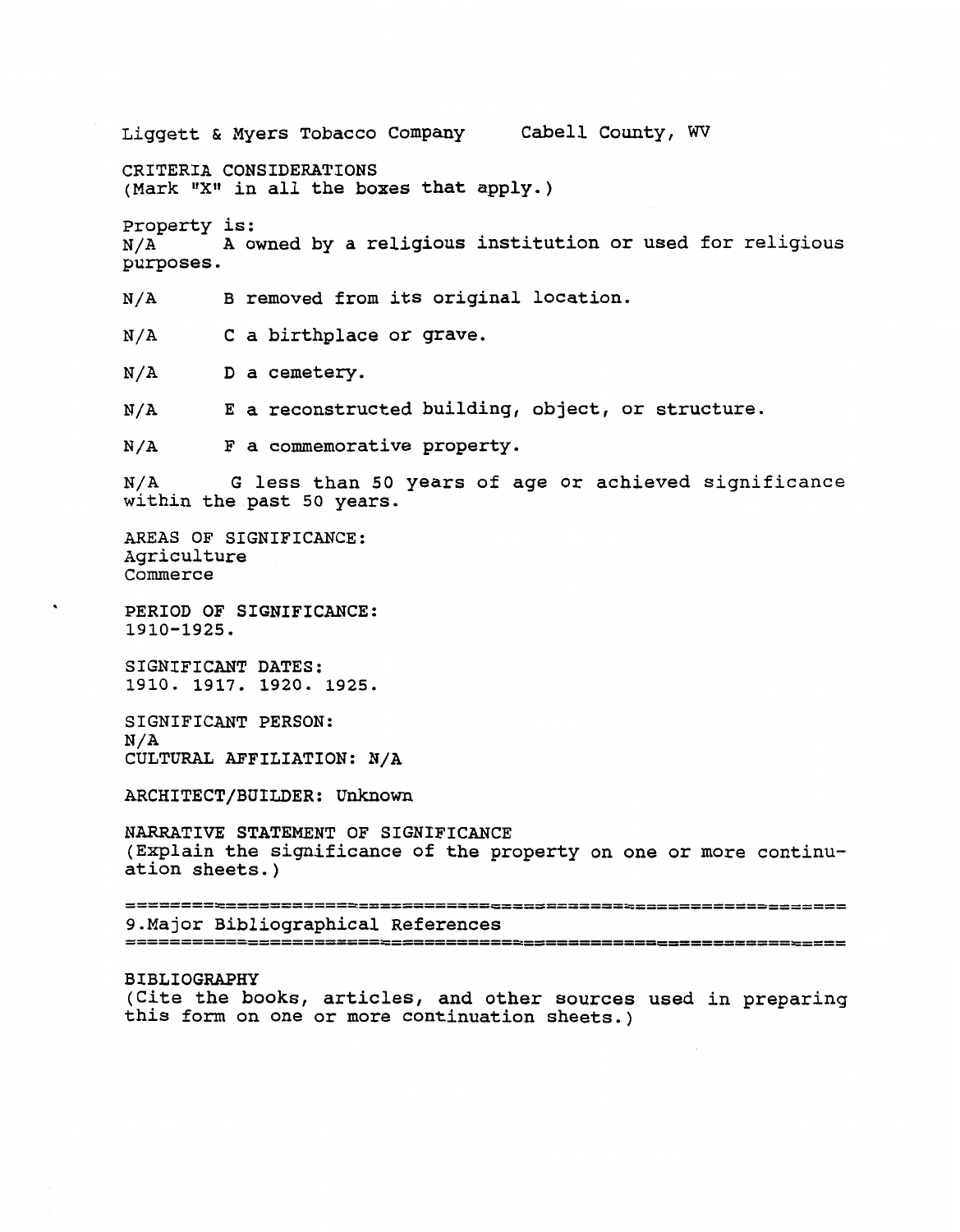Liggett & Myers Tobacco Company Cabell County, **WV**  Previous documentation on file (NPS): N/ A preliminary determination of individual listing **(36** CFR **67)** has been requested.  $N/A$  previously listed in the National Register  $N/A$  previously determined eligible by the Natio  $N/A$  previously determined eligible by the National Register  $N/A$  designated a National Historic Landmark N/A designated a National Historic Landmark<br>N/A recorded by Historic American Buildings  $N/A$  recorded by Historic American Buildings Survey<br> $N/A$  recorded by Historic American Engineering Recor recorded by Historic American Engineering Record  $#$ Primary Location of Additional Data: State Historic preservation Office Other State agency Federal agency Local government University X Other Name of Repository: Mr. Lake Polan Allied Realty P.O. Box **1700**  Huntington, **WV 25717**  10. Geographical Data HUNTINGTON, OHIO-WV QUADRANGLE Acreage of Property: Approximately **7.2** acres. UTM References: Zone Easting Northing Zone Easting Northing A. **17. 377150. 4254790. C. 17. 376860. 4254620. B. 17. 377160. 4254640. D. 17. 376840. 4254720.**  VERBAL BOUNDARY DESCRIPTION (Describe the boundaries of the property on a continuation sheets. )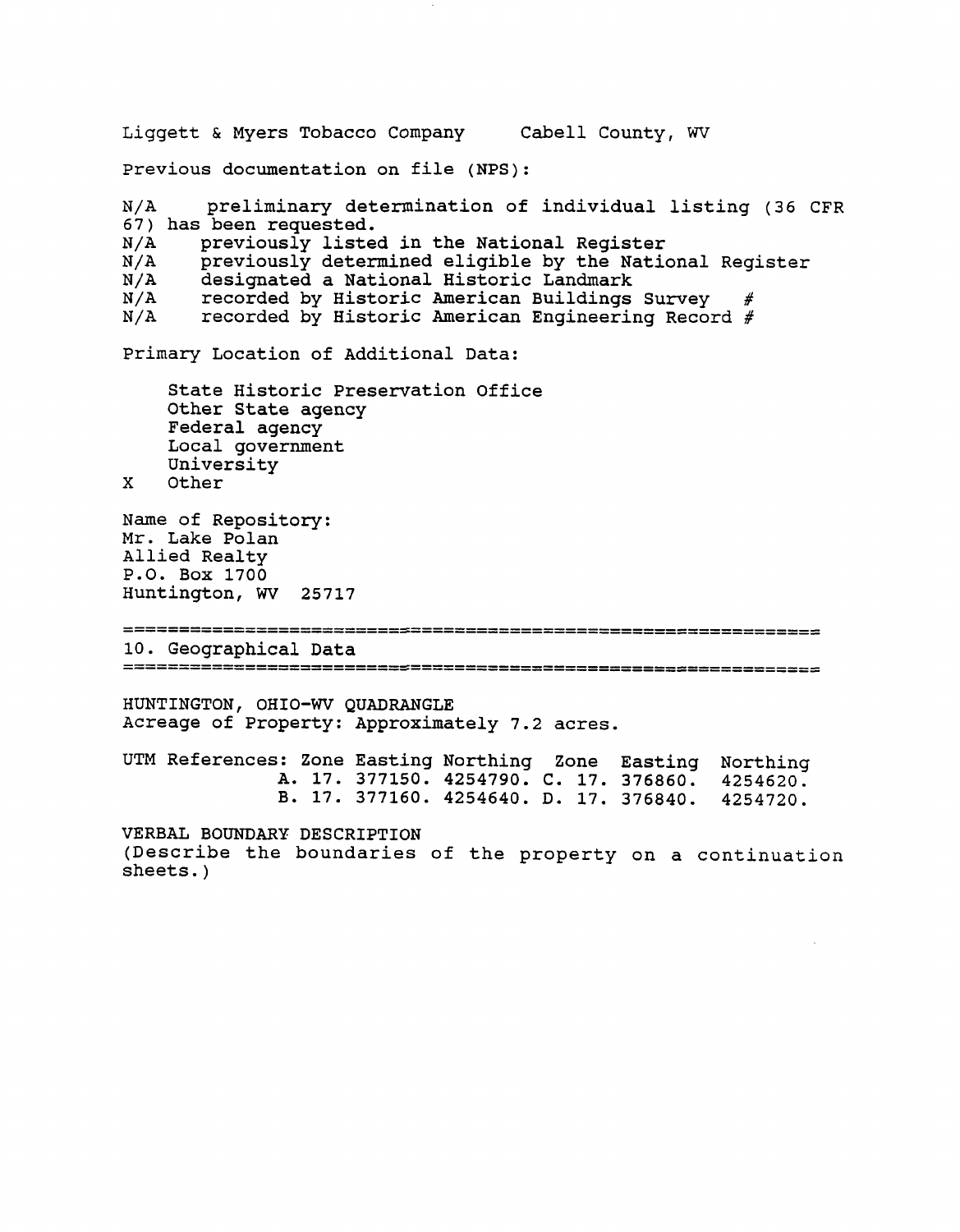Liggett & Myers Tobacco Company Cabell County, WV BOUNDARY JUSTIFICATION (Describe the boundaries of the property on a continuation sheets. ) 11. Form Prepared By Name/Title: Michael Gioulis, Historic Preservation Consultant Organization:N/A Date: February 28, 1998 Street & Number: 612 Main Street Telephone: (304) 765-5716 City or Town: Sutton State: WV ZIP:26601 ADDITIONAL DOCUMENTATION Submit the following items with the completed form: CONTINUATION SHEETS MAPS A USGS map (7.5 or 15 minute series) indicating the property's location. A Sketch map for historic districts and properties having large acreage or numerous resources. PHOTOGRAPHS Representative black and white photographs of the property. Additional items (Check with the SHPO or FPO for any additional items) PROPERTY OWNER (Complete this item at the request of SHPO or FPO.) Name: Lewpol Company, Lake Polan, 111, Partner Street & Number: P.O. Box 1700 Telephone: (304)523-2131 City or Town: Huntington State: WV ZIP: 25717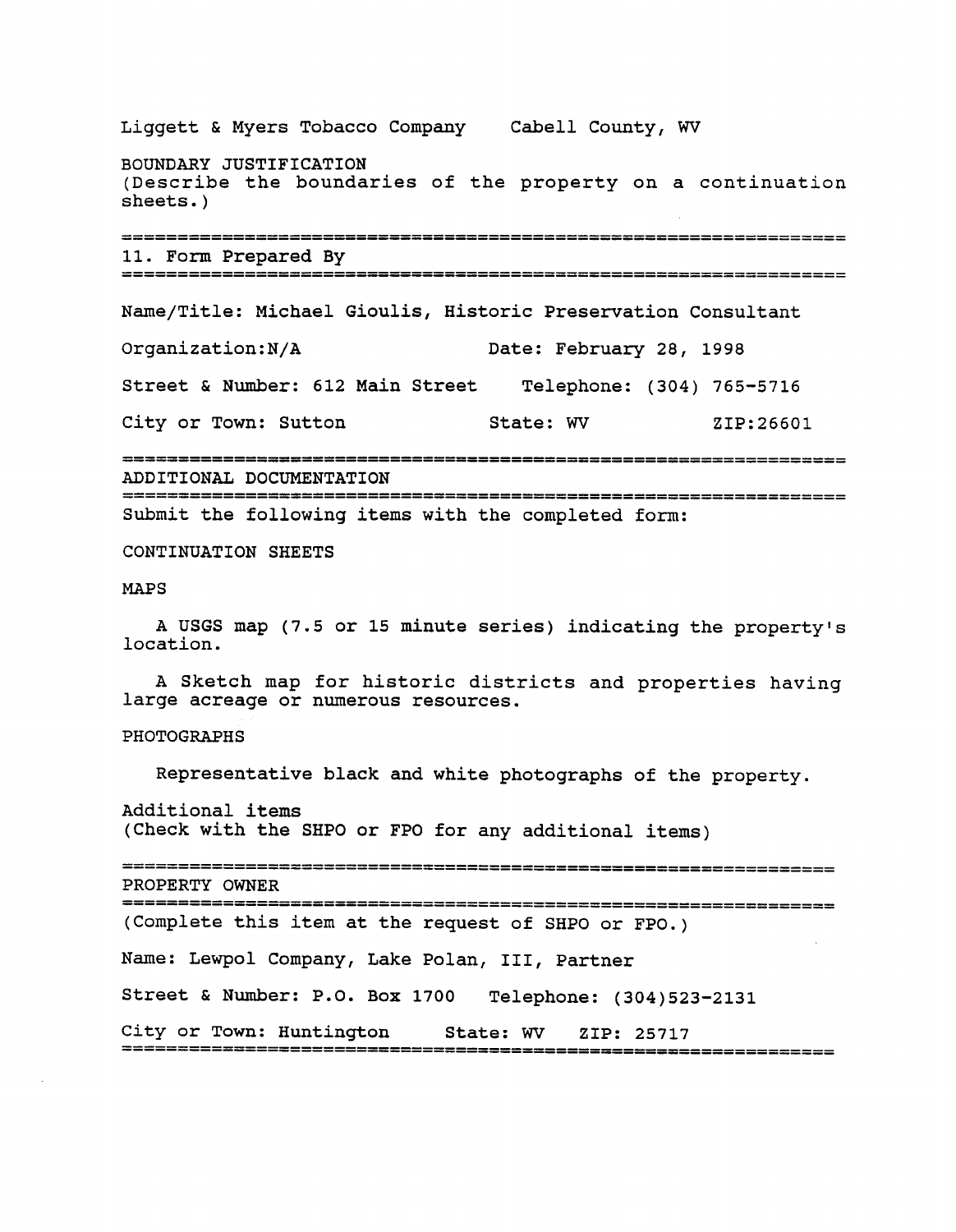United States Department of the Interior National Park Service

NATIONAL REGISTER OF HISTORIC PLACES CONTINUATION SHEET

Section 7 Page 2

# Liggett & Myers Tobacco Company Cabell County, West Virginia

The Liggett & Myers Tobacco Company factory is located in Cabell County, West Virginia. It is located in the north east portion of Huntington, the county seat, on 27th Street and First Avenue. The factory is located in an industrial area which faces the Ohio River and is serviced by the **C&O** Railroad.

Included in this nomination is the original contributing factory building, with rear addition. Also included is the redrying building located to the rear, west, of the warehouse with its attached boiler house. It is also considered contributing.

FACTORY BUILDING:

The original factory is a four-story, red brick, Commercial Style warehouse building, 140' x 80'. It was constructed in 1917. The addition, added in 1920, extends from the rear of the original building and is a two-story, red brick, Commercial Style warehouse building, 210' x 80'. The building is five bays wide and sixteen bays long. The roof is flat and of reinforced concrete. The entire building is reinforced concrete construction.

On the roof, in the south east corner, is a 30,000 gallon water tank which was part of the fire safety program.

The windows are steel multilight openings. However, the majority of the openings have been covered with fiberglass. The windows have concrete lintels. The concrete structure is defined in the facades, and the brick is infill.

The factory has slight brick corbeling at the cornice line of the roof. The first floor front elevation contains an entrance door with flanking narrow windows. There is a shallow projecting concrete canopy/lintel over the door. The addition is also flat roofed with a corbeled brick cornice and cap. The windows on the rear portion of the south elevation have concrete lintels over them and concrete sills. The south elevation contains a projecting elevator bay with a belt course at the building roof line and a projecting cap at the penthouse roof. There is a shed roofed loading dock adjacent to this bay. The roof contains industrial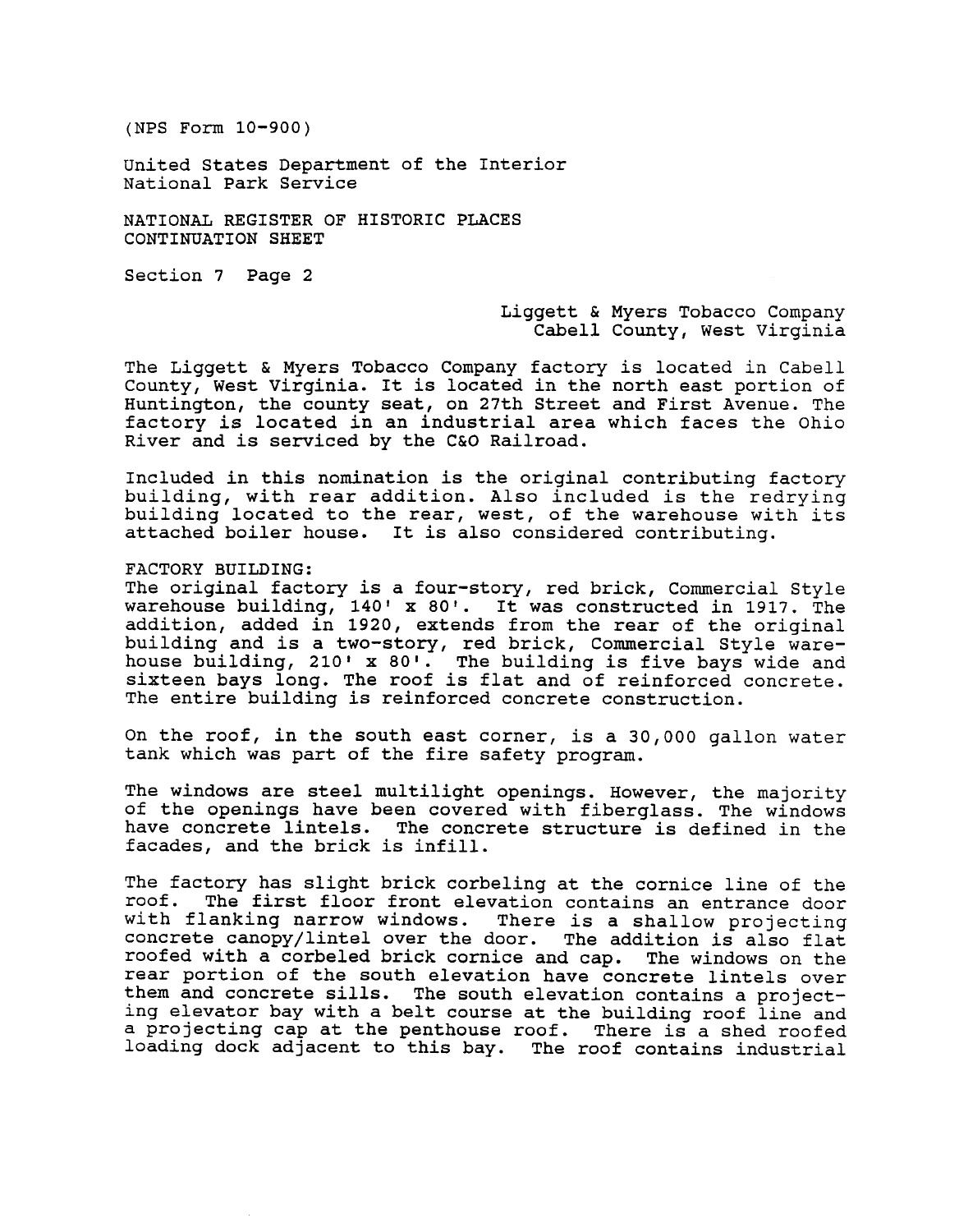United States Department of the Interior National Park Service

ATIONAL REGISTER OF HISTORIC PLACES CONTINUATION SHEET

Section 7 Page **3** 

Liggett & Myers Tobacco Company Cabell County, West Virginia

brackets similar to trusses, supporting a wood structure with metal roofing. There is another loading dock with shed roof and similar detailing at the center of the original portion of the building on the south elevation. There is one pair of paneled wood doors remaining on this elevation.

The north elevation of the addition contains a loading dock running the full length of the addition. This also contains a shed roof and iron brackets. The floor is concrete. Windows on the north elevation of the addition, in the rear half, are six over six wood sash centered in the bays. The front half of the addition, north elevation, contains industrial, metal, multipane windows filling the bays.

The interior of the building is an industrial storage facility with no decorative elements or features. The finishes are original with few changes. The plan is a basic rectangle with the elevator in the center of the north side in the original building. The southeast corner contains a stair tower, and toilet and storage rooms on each floor. The addition contains an elevator shaft in the center of the south elevation with a stair tower and toilets on that wall as well.

The stairs are concrete with iron rail balustrades.

The ceiling heights are approximately 14 feet. The floors in the original section are tongue and groove wood and in the addition, concrete. The walls are concrete and brick.

There are three small monitors on the roof of the addition.

There is a modern, ca. 1980, metal warehouse addition attached to the north elevation of the front section of the original building. This runs perpendicular to the building to the north.

## REDRYING BUILDING:

The redrying building, located to the rear of the warehouse, was constructed in 1910, and actually contains two sections. The front, or east portion, is the boiler house and the rear portion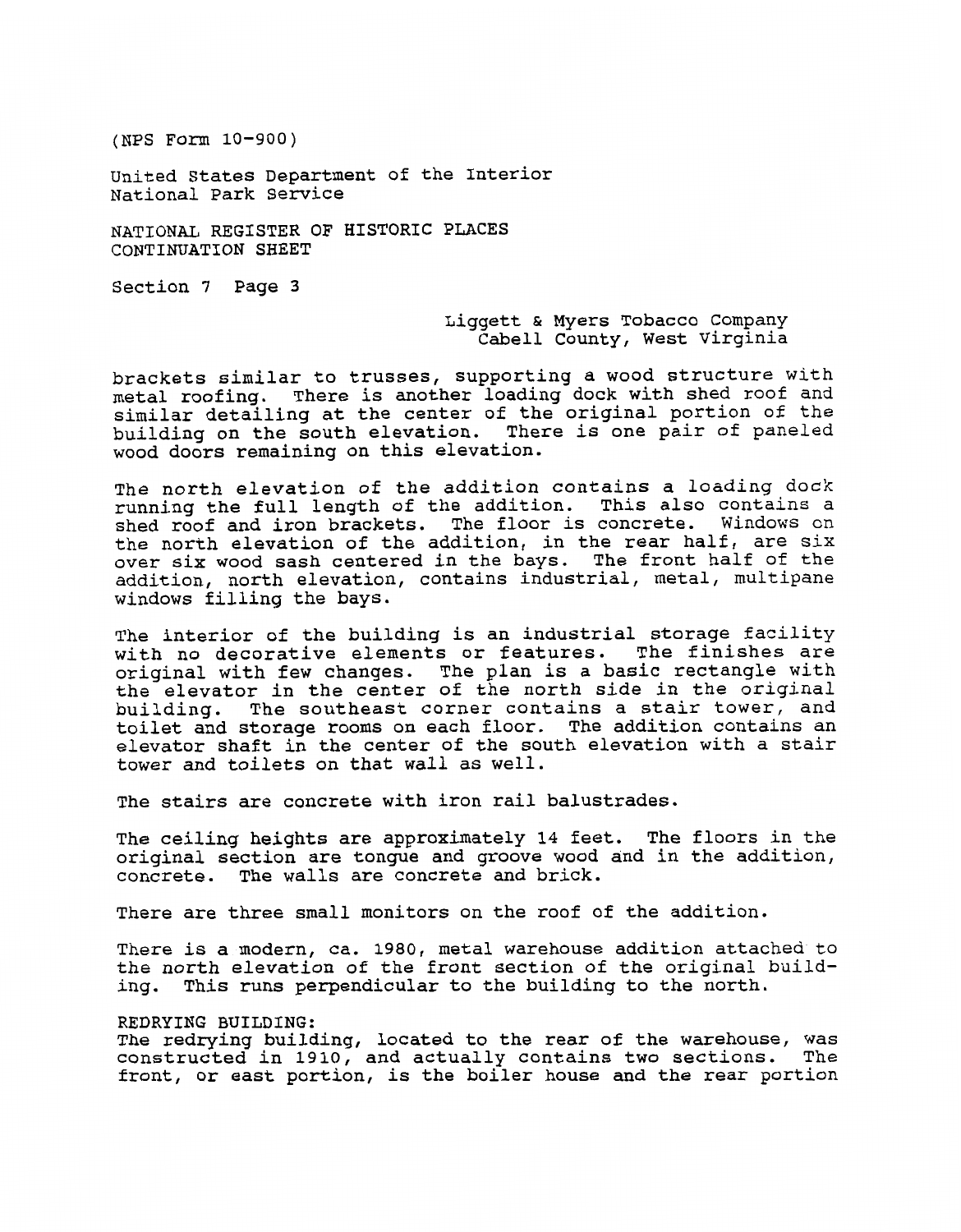United States Department of the Interior National Park Service

NATIONAL REGISTER OF HISTORIC PLACES CONTINUATION SHEET

Section 7 Page 4

### Liggett & Myers Tobacco Company Cabell County, West Virginia

is the redrying plant. The boiler house is a tall one story building with a gable roof and stepped parapet on the gable ends.<br>The roof is supported by exposed trusses on the interior. The The roof is supported by exposed trusses on the interior. walls are jumbo size brick. The top five courses corbel to form a cornice at the roofline. The parapet is capped with clay tile caps. The windows have been filled with brick and block, but the original openings have shallow brick soldier course arches.

The redrying plant building is a long, one story, gable, industrial building. There is a raked parapet at each end with a corbeled brick cornice. Above the cornice is a short brick parapet with a terra cotta cap. Walls are brick in a five row common bond.

On the north elevation, there is a loading dock along the length of the building. It is covered with a shed roof supported on pipe posts for approximately one half of the distance. The dock is concrete on concrete block. There is a window opening centered in each bay of the long sides and five on the gable end. They have shallow arched heads with brick arches.

There is a monitor running the length of the building on the roof.

The interior consists of a post and beam structure with wood shouldered posts supporting a large timber beam. This in turn supports the roof rafters. The floor surface is concrete. The walls are painted brick. The ceiling heights are approximately 15 feet tall. The plan is an open storage facility.

The contributing buildings consist of the original factory building with rear addition, constructed in 1917, and the redrying building, constructed in 1910. Both buildings are in fair to good condition.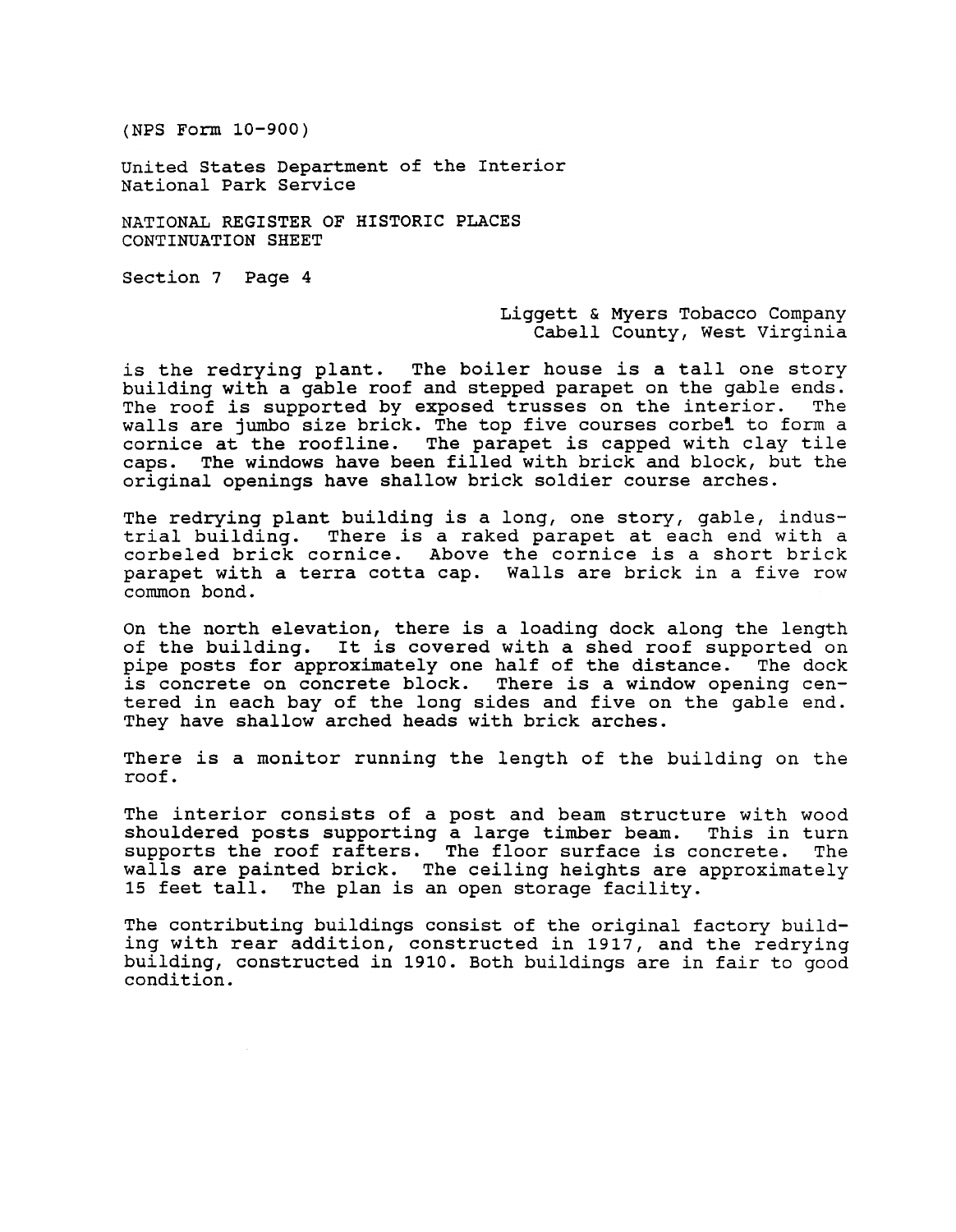United States Department of the Interior National Park Service

NATIONAL REGISTER OF HISTORIC PLACES CONTINUATION SHEET

Section 8 Page 2

## Liggett & Myers Tobacco Company Cabell County, West Virginia

The Liggett & Myers Tobacco Company is significant under Crite-Inc Inggett a nyers resucce company is significant under crite<br>rion A for its association with the growth and development of the<br>tobacco industry in the state and region.

Prior to the Civil War, the southwest portion of West Virginia, along with the states of Ohio and Kentucky, were major contributors to the tobacco industry. The tobacco markets were located in Kentucky and West Virginia's products were shipped there by river boat. After the Civil War, the market went into a decline due to labor shortages and soil depletion.

By the early 1870's the tobacco industry had begun to grow again. In 1873, there were tobacco warehouses located to the south of Huntington. The West Virginia legislature passed an act in 1875 allowing for the inspection of tobacco and established warehouses in Huntington and Parkersburg. The act also created state superintendents of tobacco warehouses and an inspector for each warehouse. Dr. P.H. McCullough was the superintendent, and Charles Summerson of Guyandotte, was the inspector for the Huntington operation.

The first warehouse in Huntington was a brick building located at Third Avenue and Seventh Street. Due to low production, the warehouse was abandoned after only a year. Around 1900, the American Tobacco Company placed field buyers in several counties, including Cabell. By.1910, local sellers organized the Warehouse Land Company and bought land between 26th and 27th Street and First Avenue. This fronted the Ohio River and a stove foundry was converted to auction warehouses. The warehouses were leased to M.L. Kirkpatrick and H.E. Spilman who in turn leased them to the Huntington Tobacco Warehouse Company. Thus the only tobacco market in the state was established and continues to this day.

Prior to the establishment of the market in Huntington the closest market was located in Kentucky. Night rider troubles in Kentucky forced the buyers to scout new locations in which to operate. The present site was chosen for its access to the Ohio River and the C&O Railroad. This allowed for greater shipping possibilities and a central location for the region's tobacco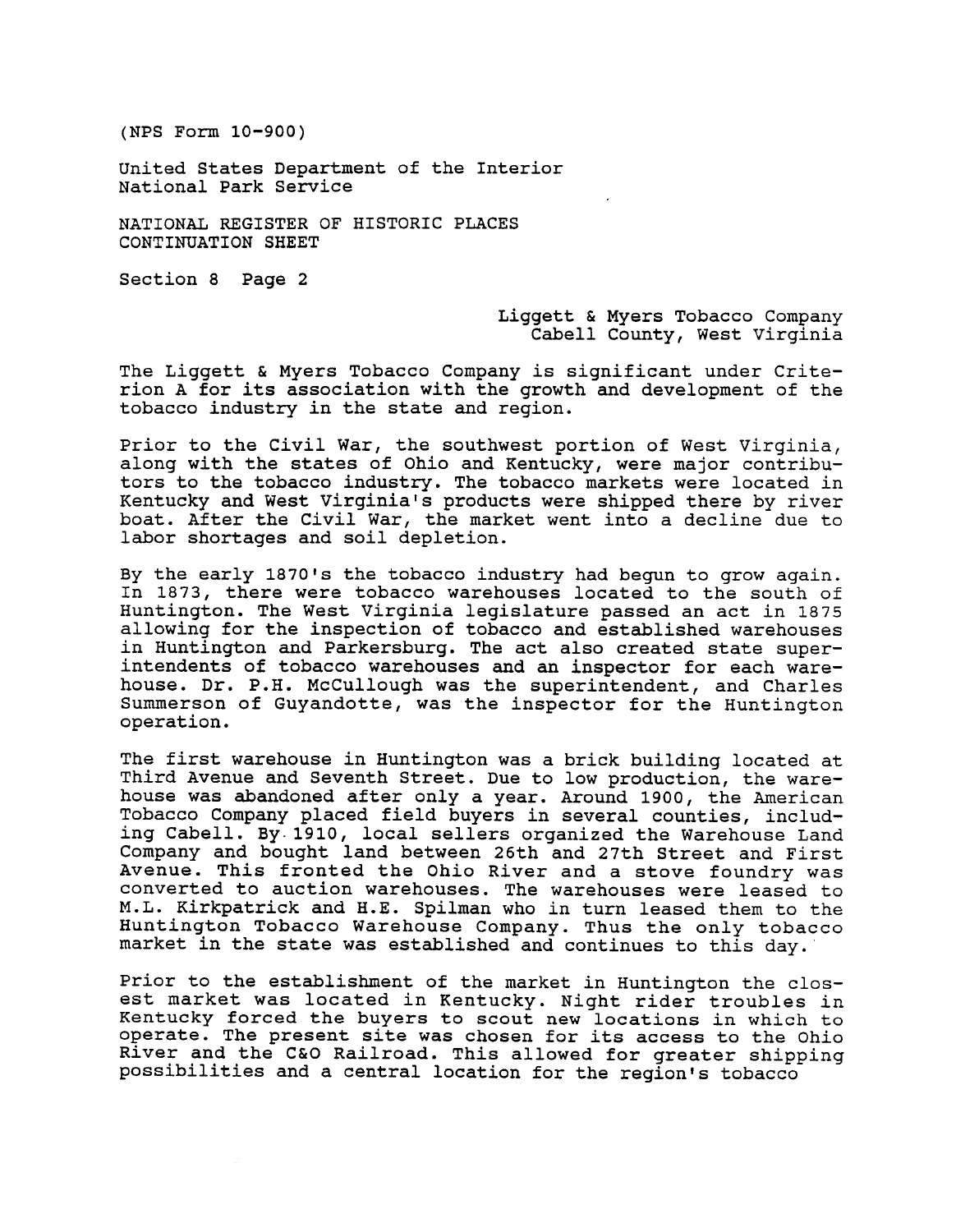United States Department of the Interior National Park Service

NATIONAL REGISTER OF HISTORIC PLACES CONTINUATION SHEET

Section 8 Page **3** 

Liggett & Myers Tobacco Company Cabell County, West Virginia

growing states: West Virginia, Ohio and Kentucky.

The tobacco most grown in West Virginia is "white burley". Burley is the most common tobacco grown nation wide and makes up about **35%** of the typical U.S. cigarette blend. It is also used in chewing tobaccos. Production in West Virginia peaked in the early 1900's at 14 million pounds with West Virginia being the 12th largest tobacco-growing state.

Tobacco brings in the largest income for a legal cash crop. Cabell County alone produces about 800,000 pounds of burley tobacco annually with an average of 800-900 pounds per allotment. There are about 12,000 allotments in the Huntington tri-state area in tobacco production. Production is on a small scale with each farmer devoting about an acre to tobacco growing. As a cash crop it supplements the farmer's income.

Hughes, Ellis and Boyd Tobacco Warehouse Company purchased three acres on the west side of 26th Street and built warehouses in 1911. In 1912 additions were added to these warehouses. At the same time the Warehouse Land Company sold land to Liggett & Myers Tobacco Company. Liggett & Myers built a cigarette factory and storage sheds, and also established a railroad siding. The current factory building was constructed in 1917 with an addition added in 1920 to serve the expanding market.

A 1916 Chamber of Commerce booklet for Huntington lists the tobacco warehouses as having 100 employees and also lists two cigar factories. Liggett & Myers, in addition to its cigarette factory, manufactured cigars. Liggett & Myers produced "Old White" cigars. The other two cigar factories produced "Cryofine" cigars and "Cinco Cigars". "Cinco Cigars" were billed as the "Best 5 cent Cigars On Earth."

Other companies continued to grow until the market peaked around 1920 to 1925. Liggett & Myers and Hughes, Ellis and Boyd Company closed in 1920. Grayson D. Thornton operated until 1925 at which time they sold out to the Huntington Tobacco Warehouse Company owned by L. Jack Knight. In 1980 his son, Jack Knight, Jr. leased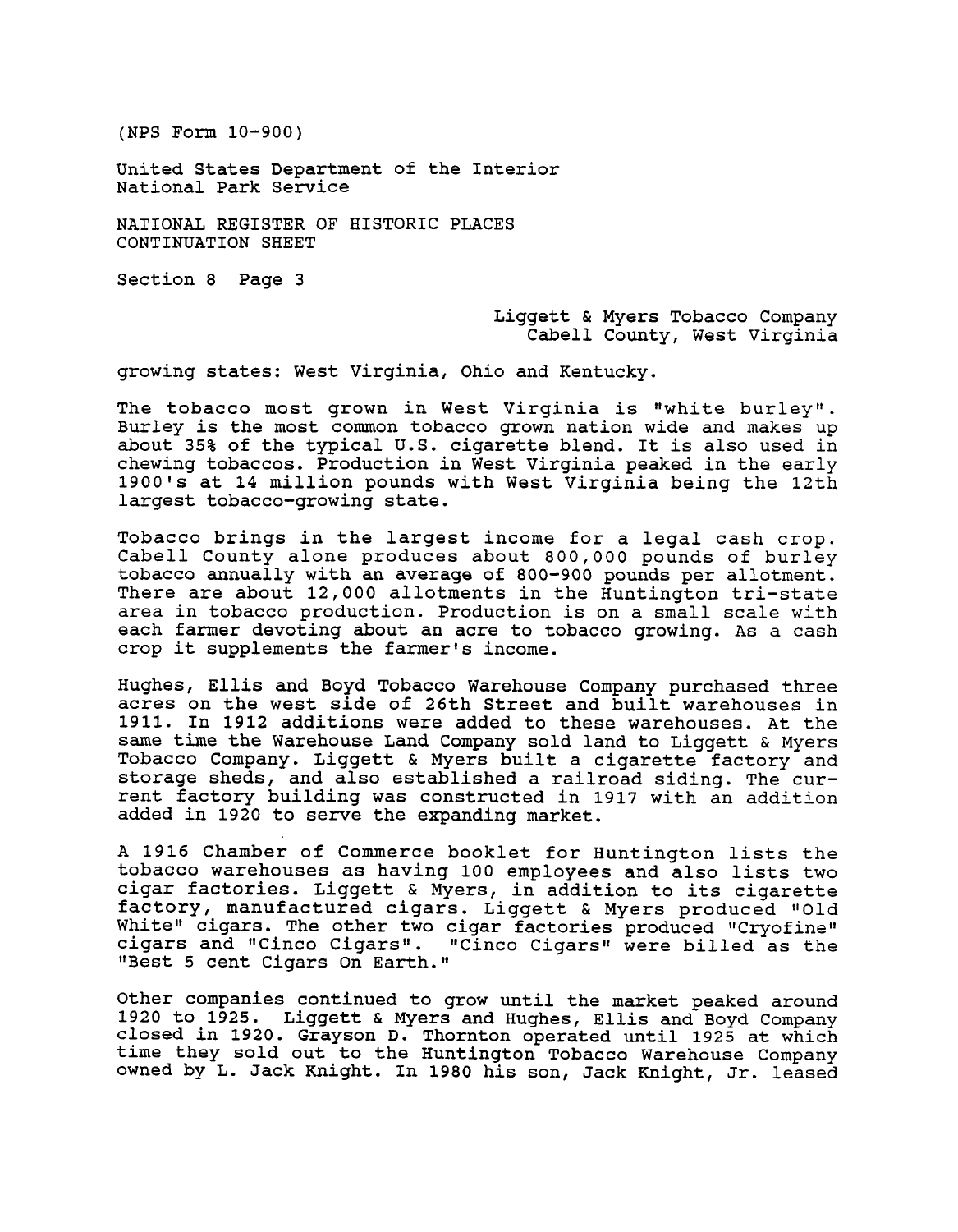United States Department of the Interior National Park Service

NATIONAL REGISTER OF HISTORIC PLACES CONTINUATION SHEET

Section 8 Page 4

Liggett & Myers Tobacco Company Cabell County, West Virginia

the market to Allied Realty Company, the current owner since 1990.

The poundage sold through the Huntington markets reflect this trend. In 1910 eight million pounds were sold; the peak year was 1918 in which nine million five hundred and fifty-seven pounds were sold at 35.47 cents per pound; in 1934, three million five hundred and fourty-seven pounds were sold at 15.6 cents per pound. Tobacco sales continued in Huntington through the 1997 market season.

The statewide market reflected this also. In 1870 twenty counties produced two million pounds of tobacco. The central part of the state which included Upshur, Lewis, Gilmer Counties, etc. stopped growing tobacco. Altogether ten counties discontinued tobacco growing mainly due to low yields. In 1906 fifteen counties produced three million pounds of tobacco. After 1906 the tobacco growing counties were centered in the southwestern portion of the state due to soil, weather, and transportation factors. These counties included Cabell, Lincoln, Mason, Putnam and Wayne, and accounted for 94% of the state's production.

Again, the production statistics illuminate this trend. For Lincoln County in 1909 there were no farms in production; in 1910 the county had 3,024 acres planted in tobacco which produced 3,000,000 pounds of tobacco. For Cabell County in 1909 there were 2,500 acres in production with a yield of 2,500,000 pounds; in 1910 there were 2,738 acres in production with a yield of 1,946,226 pounds. Putnam County had 2,000 acres in 1909 in production with a yield of two million pounds and in 1910 had 2,600 acres planted with a yield of 2,243,342 pounds. Concentrating planting in the appropriate soils and locations and agricultural innovations, such as better fertilizers, boosted production and yield in southwestern West Virginia, the market served by Huntington's facilities.

In summary, the Liggett & Myers Tobacco Company is significant under Criterion A for its association with the development of the tobacco industry in Huntington and the surrounding tri-state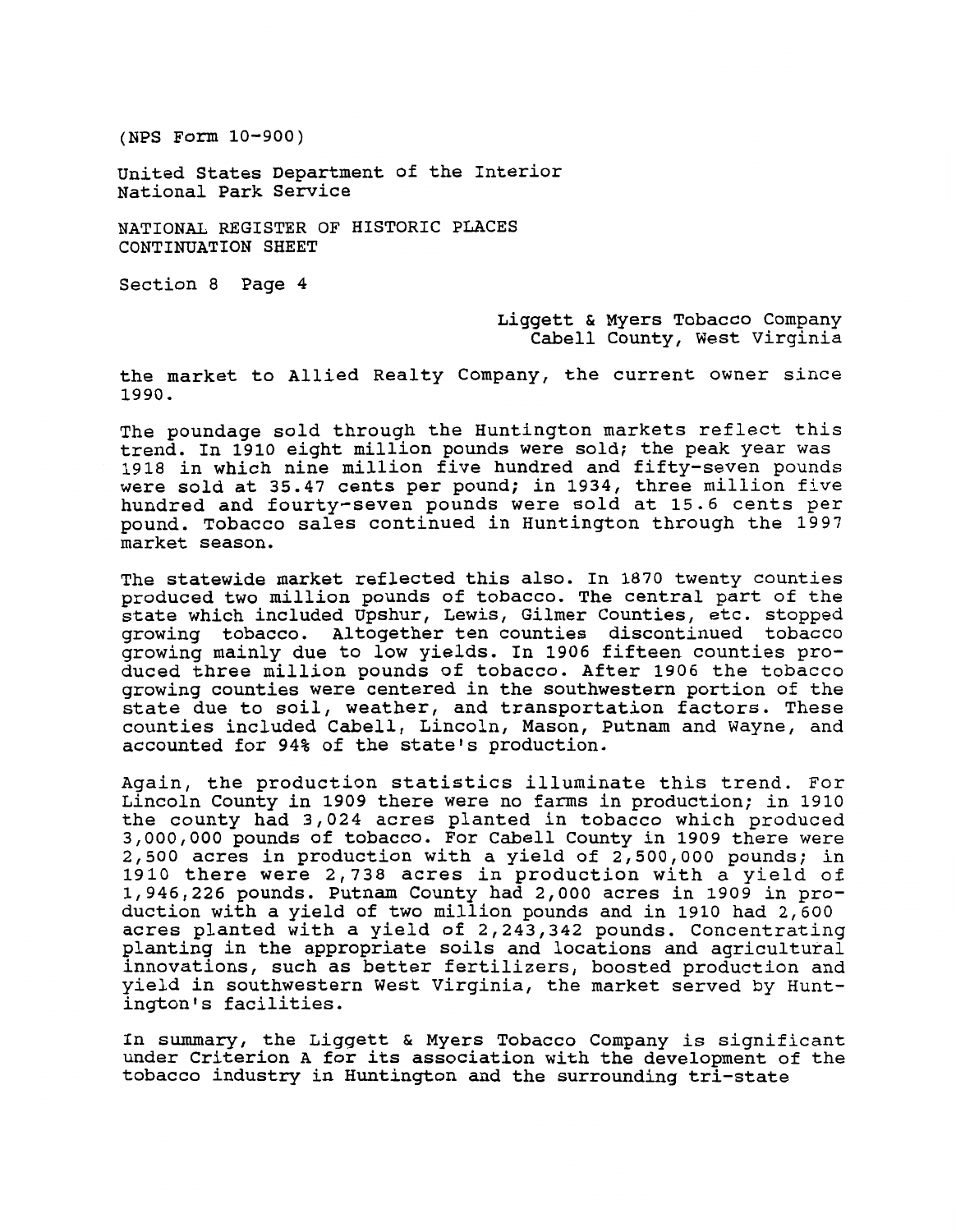**United States Department of the Interior National Park Service** 

**NATIONAL REGISTER OF HISTORIC PLACES CONTINUATION SHEET** 

**Section 8 Page 5** 

 $\sim e^{i\phi}h$ 

**Liggett** & **Myers Tobacco Company Cabell County, West Virginia** 

**region.**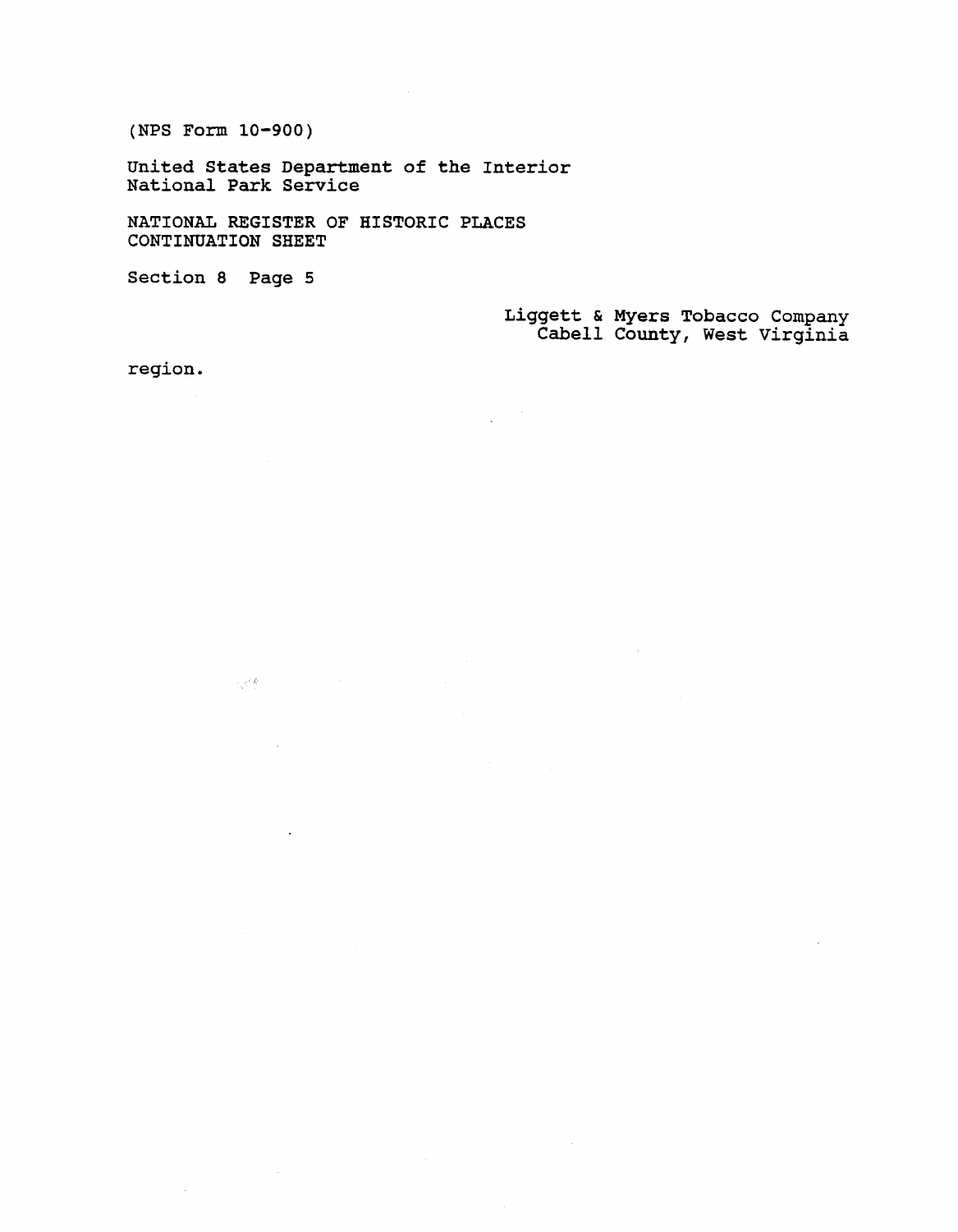United States Department of the Interior National Park Service

NATIONAL REGISTER OF HISTORIC PLACES CONTINUATION SHEET

Section 9 Page 2

Liggett & Myers Tobacco Company Cabell County, West Virginia

#### BIBLIOGRAPHY

Sanborn Fire Insurance Maps - February, 1889; September, 1919; 1931, page 58; 1943-58.

Cammack, L.H., Preparer. Huntinaton. Huntington Chamber of Commerce, Huntington, West Virginia, 1916.

Garvin, J.B. West Virainia Aaricultural Resources **and** Possibilities, 1907. Secretary of West Virginia State Board of Agriculture.

Goldenseal West Virginia Traditional Life. State of West Virginia, Department of Culture and History. Volume 2, Number 4, October-December 1976, page 13, "Treat Yourself to the Best"; Volume 11, Number 4, Winter 1985, page 60, "Tobacco Barns".

Industrial Survey of Huntington, West Virginia April, 1942. Lockwood Greene Engineers, Inc., New York.

Report of the State Board of Aariculture, 1910.

Rice, Otis K. West Virginia A History. The University Press of Kentucky, 1985.

State Board of-Control of West Virainia for the period October I, entucky, 1985.<br><u>State Board of Control of</u><br>1912 to June 30, 1914.

Templeton, Mary E. Statistical Chartbook of West Virginia Agriculture. WW Agricultural Experiment Station, Morgantown, 1967.

Tobacco Newsletter. West Virginia Department of Agriculture, December 1977, 1981, 1985.

<sup>d</sup>allace, George Selden. <u>Cabell County Annals and Families.</u> Frances G. Wallace, 1935.

<u>Vest Virginia Crop Reports.</u> 1924; 1925; 1926; 1927; 1928.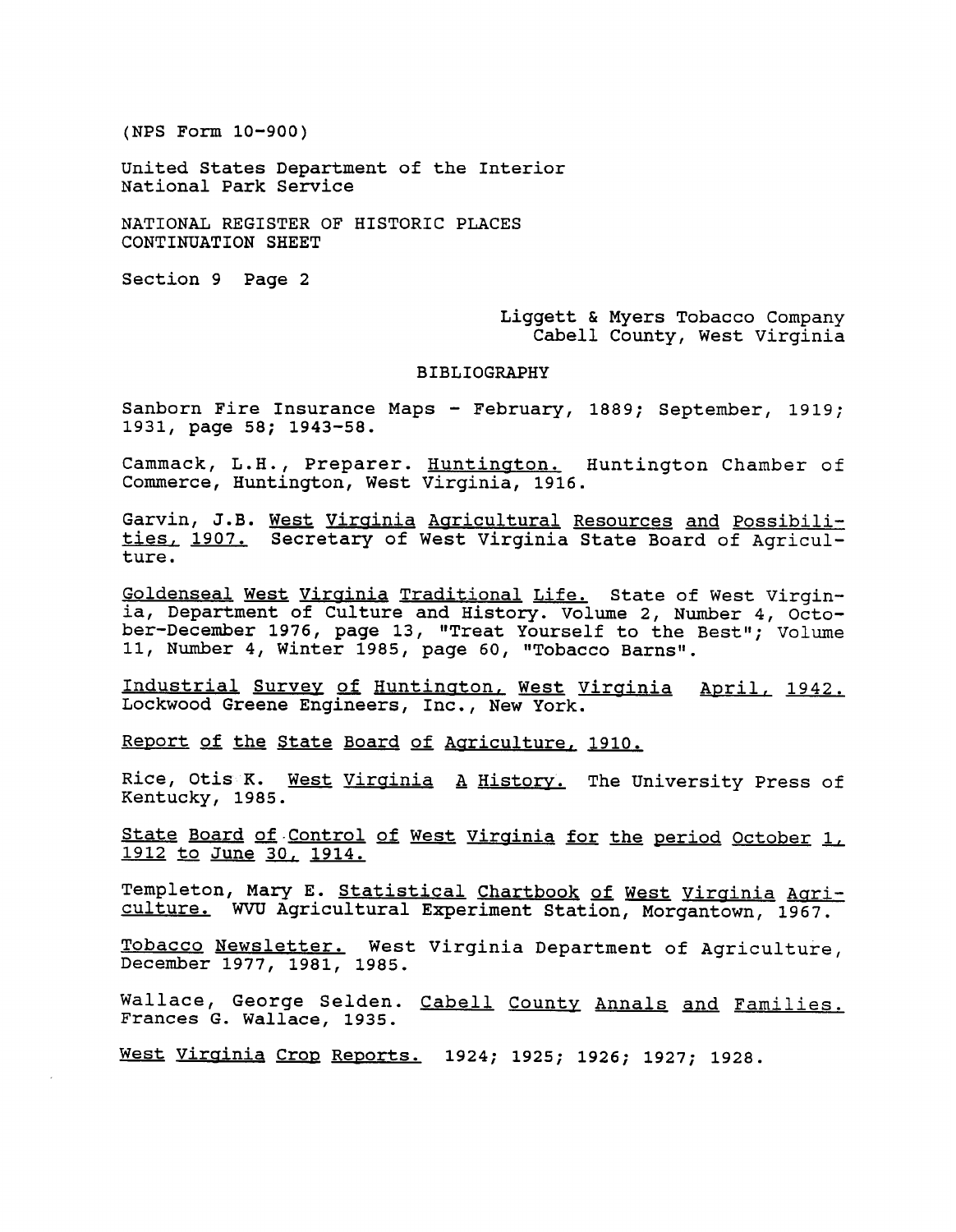United States Department of the Interior National Park Service

NATIONAL REGISTER OF HISTORIC PLACES CONTINUATION SHEET

Section **9** Page **3** 

 $\sqrt{1+\beta}$ 

Liggett & Myers Tobacco Company Cabell County, West Virginia

#### BIBLIOGRAPHY

West Virainia Farm Statistics **1870-1928.** United States Department of Agriculture and West Virginia Department of Agriculture, Charleston, West Virginia, May, **1928.** 

West Virginia Tobacco Heritage. The Tobacco Institute, 1875 I Street, **NW,** Washington, D.C. **20006.**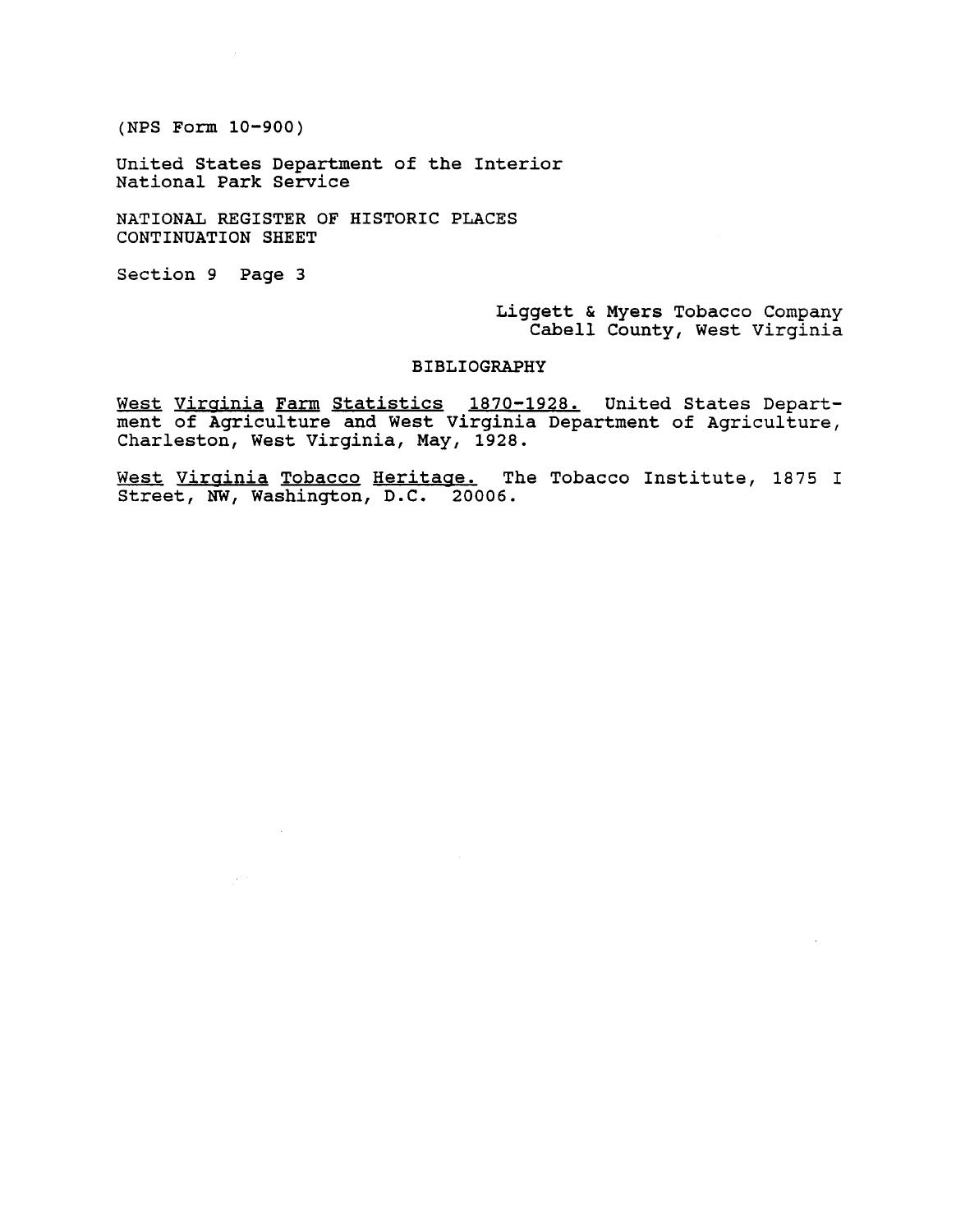United States Department of the Interior National Park Service

NATIONAL REGISTER OF HISTORIC PLACES CONTINUATION SHEET

Section 10 Page 2

Liggett & Myers Tobacco Company Cabell County, West Virginia

VERBAL **BOUNDARY** DESCRIPTION:

The boundary of the Liggett & Myers Tobacco Company National Register nomination is shown as the dotted line on the accompanying map titled "Liggett & Myers Tobacco Company, 27th Street, Huntington, West Virginia" dated November, 1997.

BOUNDARY JUSTIFICATION:

The boundary encompasses the building and lot of the Liggett & Myers Tobacco Company which dates from the period of significance of the property.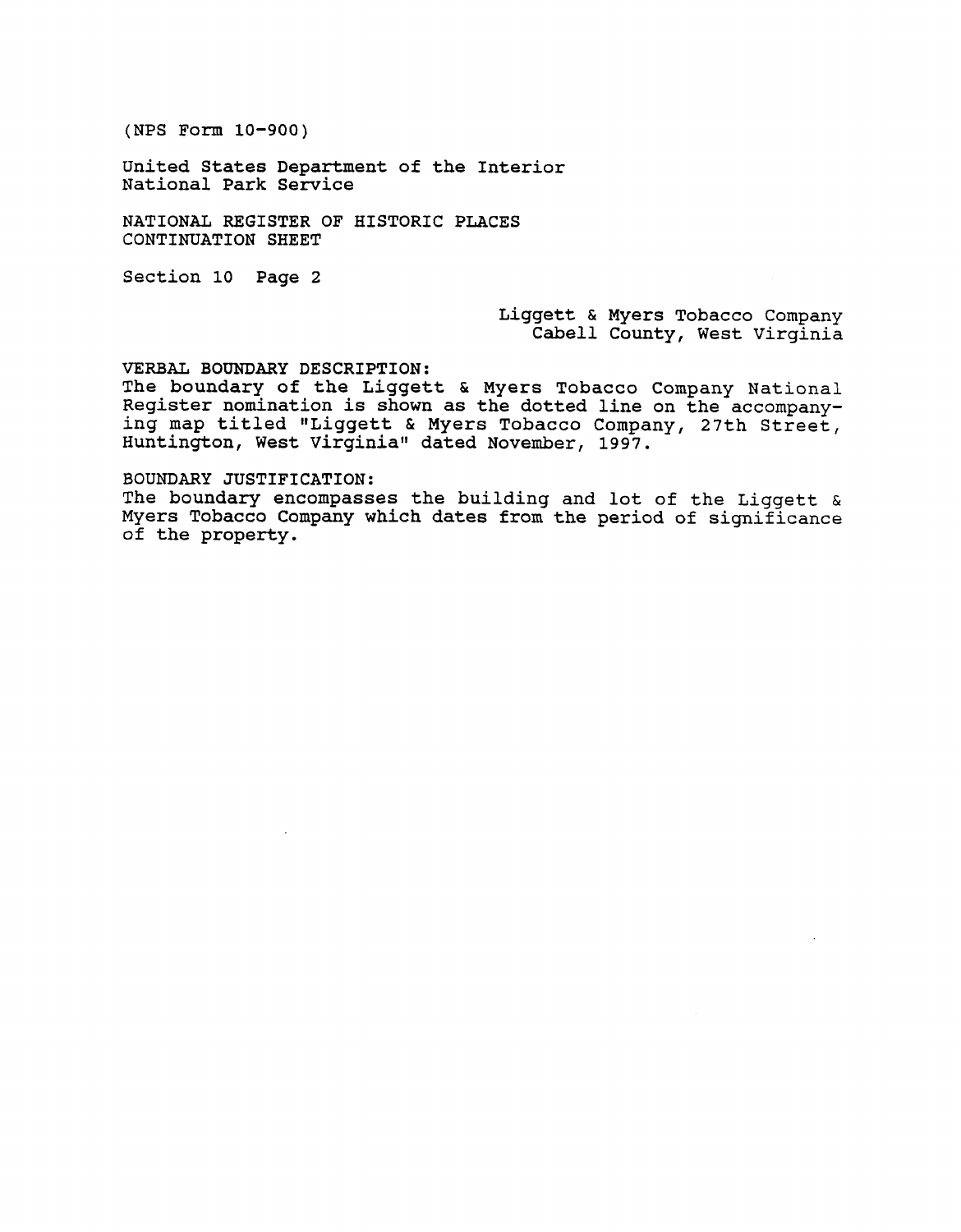United States Department of the Interior National Park Service

NATIONAL REGISTER OF HISTORIC PLACES CONTINUATION SHEET

Liggett & Myers Tobacco Company Cabell County, **WV**  Section Number PHOTO Page 1

| Name:<br>Address:<br>City:<br>County: | Liggett & Myers Tobacco Company<br>$#9$ 27th Street<br>Huntington, WV<br>Cabell County                                                                  |
|---------------------------------------|---------------------------------------------------------------------------------------------------------------------------------------------------------|
| Photographer:                         | Michael Gioulis                                                                                                                                         |
| Date:                                 | August 1997                                                                                                                                             |
| Negatives:                            | Michael Gioulis                                                                                                                                         |
| Photo 1 of 14:                        | Front and side elevation of original L&M<br>building in foreground.<br>Camera looking northwest.                                                        |
| Photo 2 of 14:                        | Front elevation of original L&M building.<br>Camera looking west.                                                                                       |
| Photo 3 of 14:                        | South elevation showing original L&M building<br>and two story addition.<br>Camera looking north.                                                       |
| Photo 4 of 14:                        | South elevation showing original L&M building<br>and two story addition.<br>Camera looking northeast.                                                   |
| Photo 5 of $14:$ .                    | North elevation.<br>Camera looking south.                                                                                                               |
| Photo 6 of 14:                        | Loading dock on north elevation of addition.<br>Camera looking south.                                                                                   |
| Photo 7 of 14:                        | North side of complex showing redrying<br>building on right, boiler house in center,<br>and original L&M building on left.<br>Camera looking southeast. |
| Photo 8 of 14:                        | West end of redrying building.<br>Camera looking southeast.                                                                                             |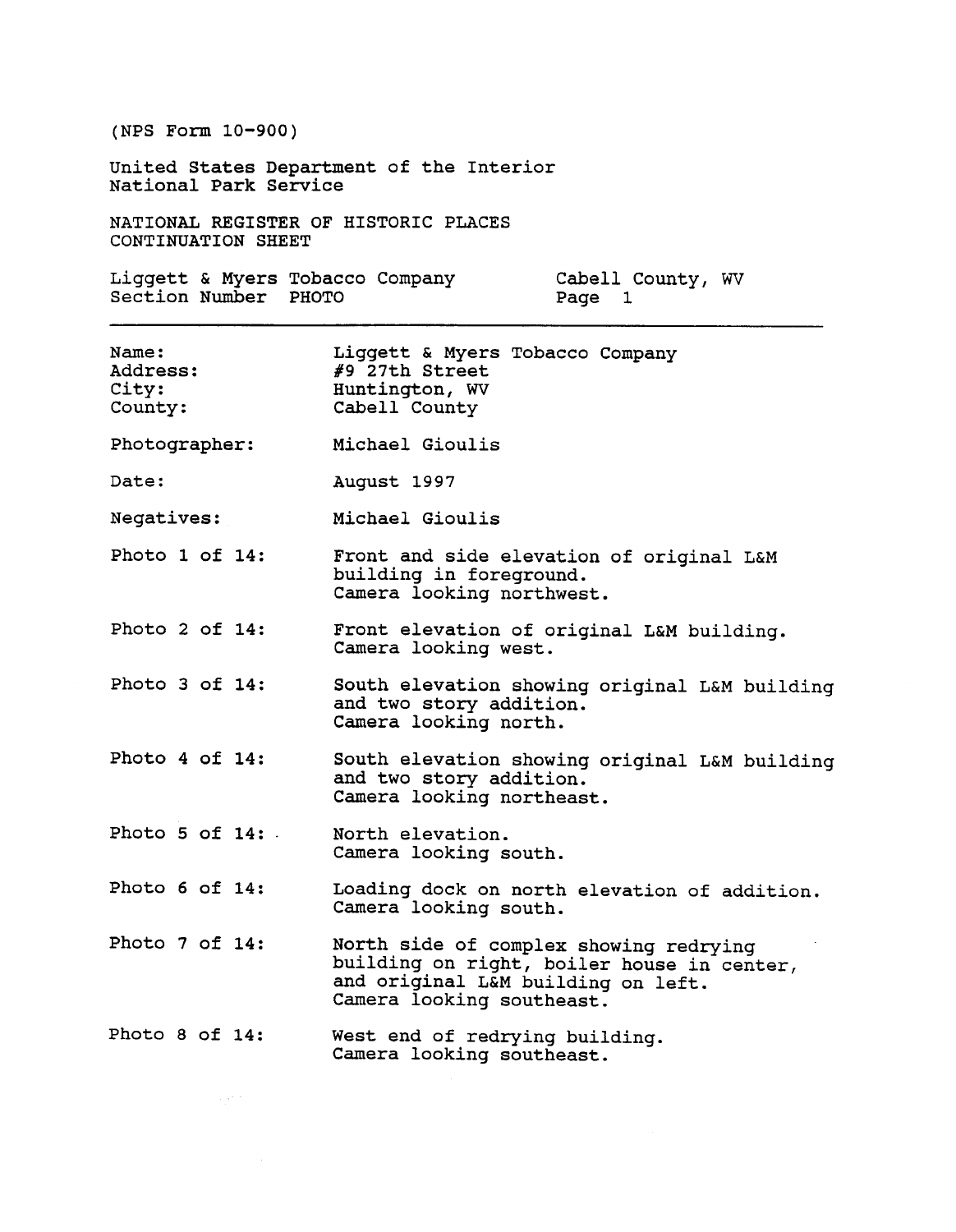United States Department of the Interior National Park Service

NATIONAL REGISTER OF HISTORIC PLACES CONTINUATION SHEET

Liggett & Myers Tobacco Company Cabell County, **WV**  Section Number PHOTO Page 2

 $\mathbb{R}^{2,3}$ 

| Name:<br>Address:<br>$\sim 50\%$<br>City:<br>County: | Liggett & Myers Tobacco Company<br>#9 27th Street<br>Huntington, WV<br>Cabell County |
|------------------------------------------------------|--------------------------------------------------------------------------------------|
| Photographer:                                        | Michael Gioulis                                                                      |
| Date:                                                | August 1997                                                                          |
| Negatives:                                           | Michael Gioulis                                                                      |
| Photo 9 of 14:                                       | South elevation of redrying building.<br>Camera looking northwest.                   |
| Photo 10 of 14:                                      | Interior of second floor of original<br>L&M building.<br>Camera looking west.        |
| Photo 11 of 14:                                      | Interior of fourth floor of original<br>L&M building.<br>Camera looking west.        |
| Photo 12 of 14:                                      | Interior of second floor of L&M<br>addition.<br>Camera looking west.                 |
| Photo 13 of 14:                                      | Interior of second floor of L&M<br>addition.<br>Camera looking east.                 |
| Photo 14 of 14:                                      | Interior of redrying building.<br>Camera looking west.                               |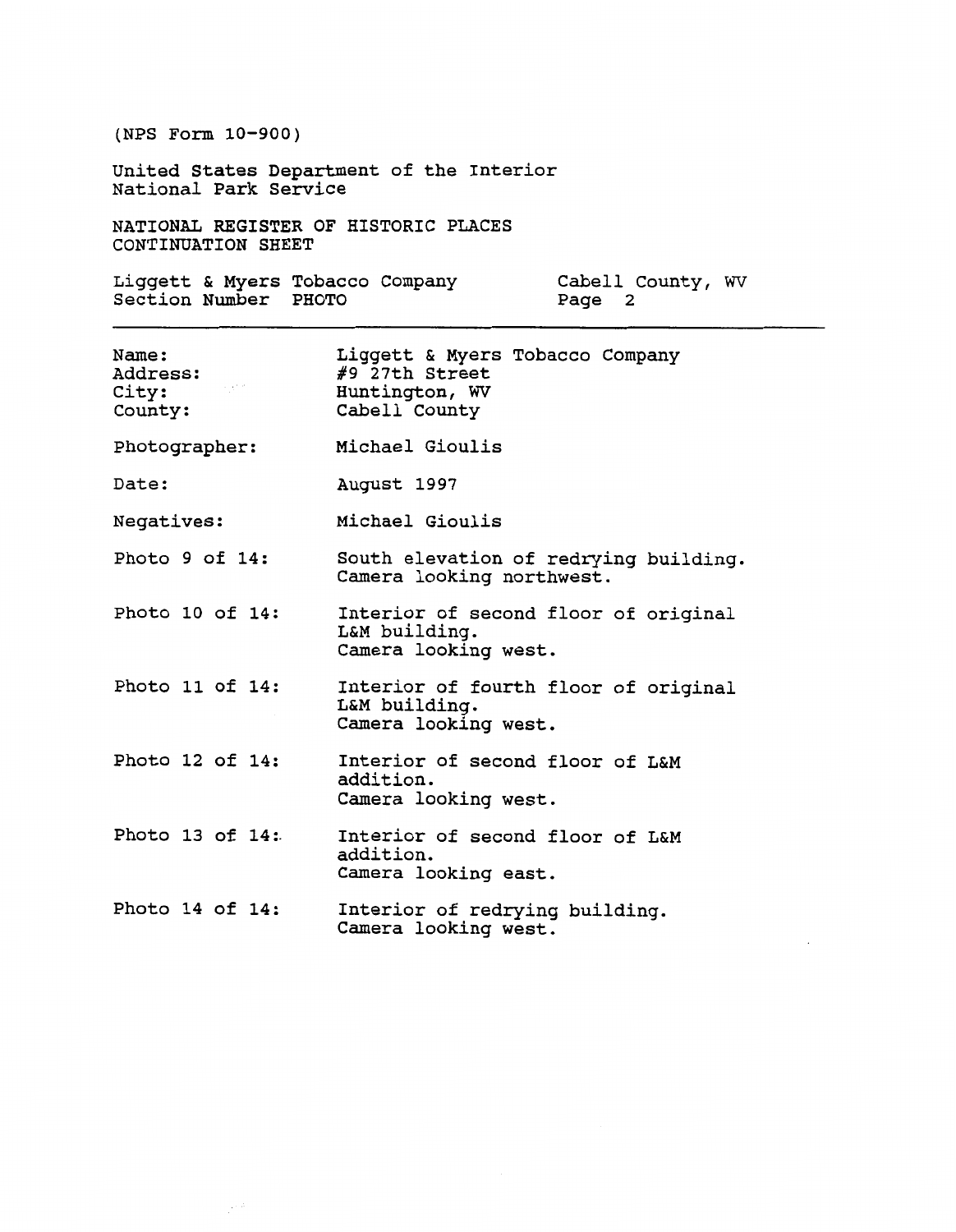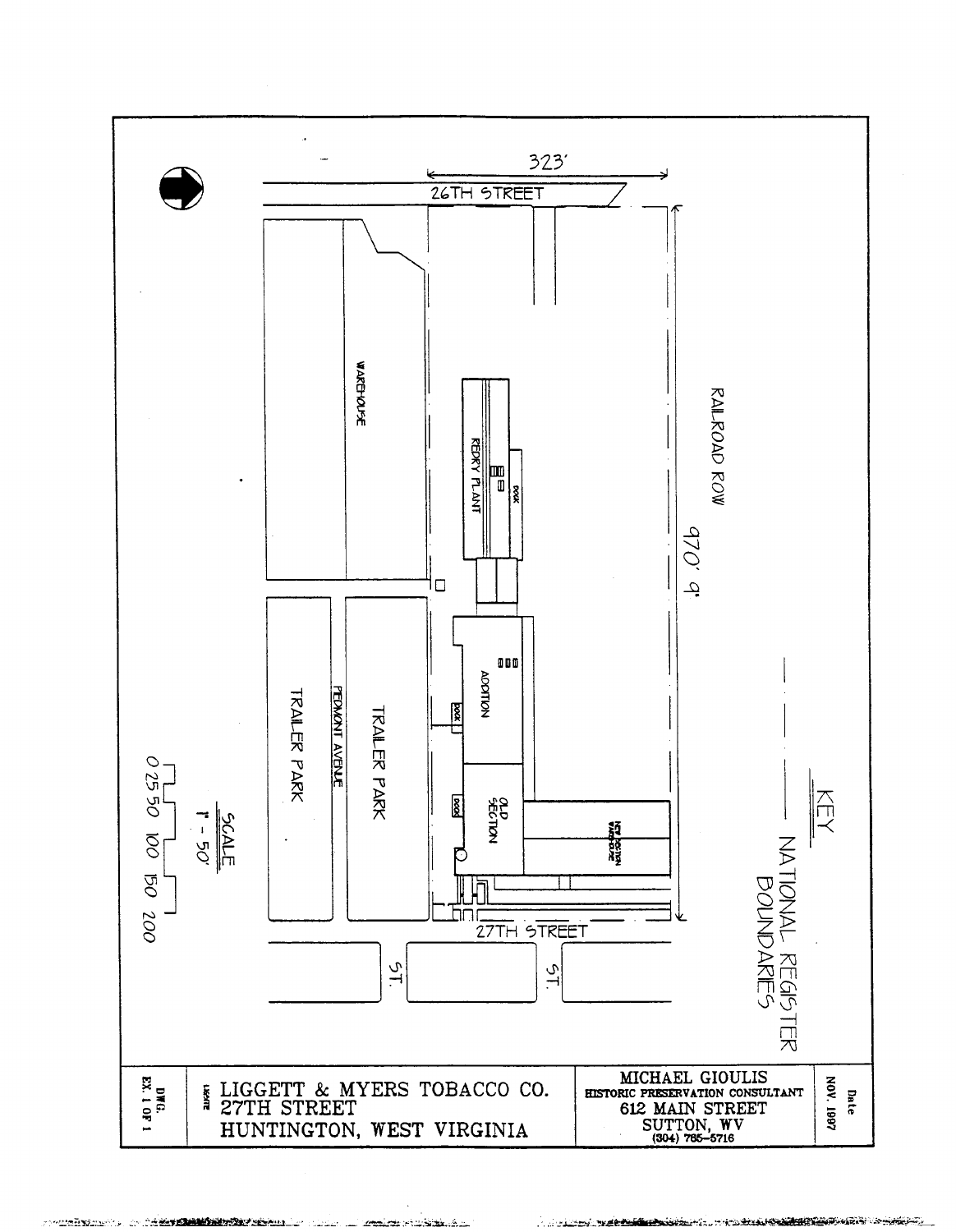Bradrick  $\circ \circ \circ \circ \circ \circ \circ$ Liggett<sup>2</sup> Myers NATIONAL REGISTER HUNTINGTON WV<br>CABELL COUNTY<br>UTM REFERENCES  $\mathbf{\mu}$  is a state A = 17/377150/4254790 AVE\_I Emmons **East SALTIMORE** Huntington<br>Arriort  $D = 17/376840/4254720$ HUNITINGTON GUAD  $1252$ Ğ ைமை 4250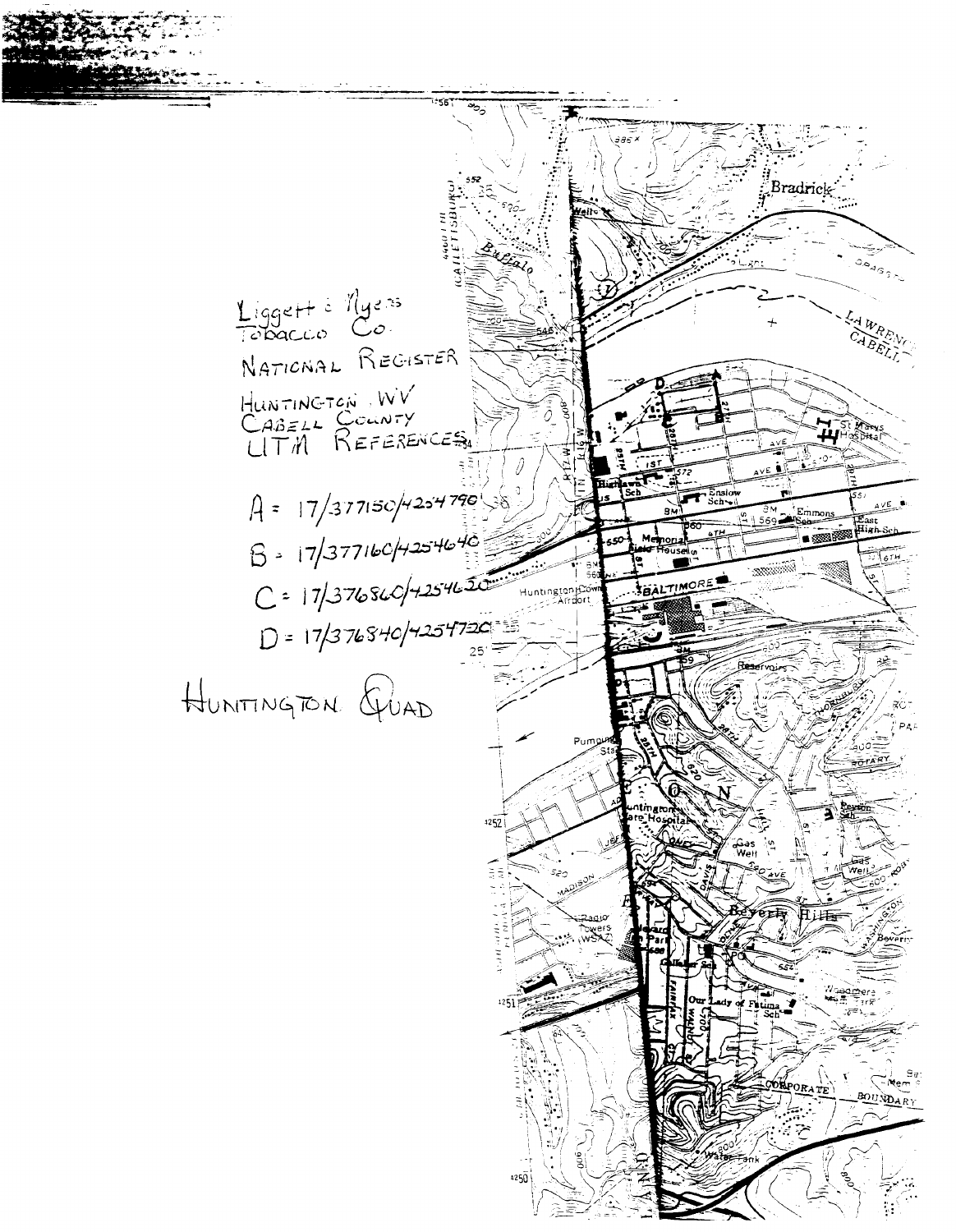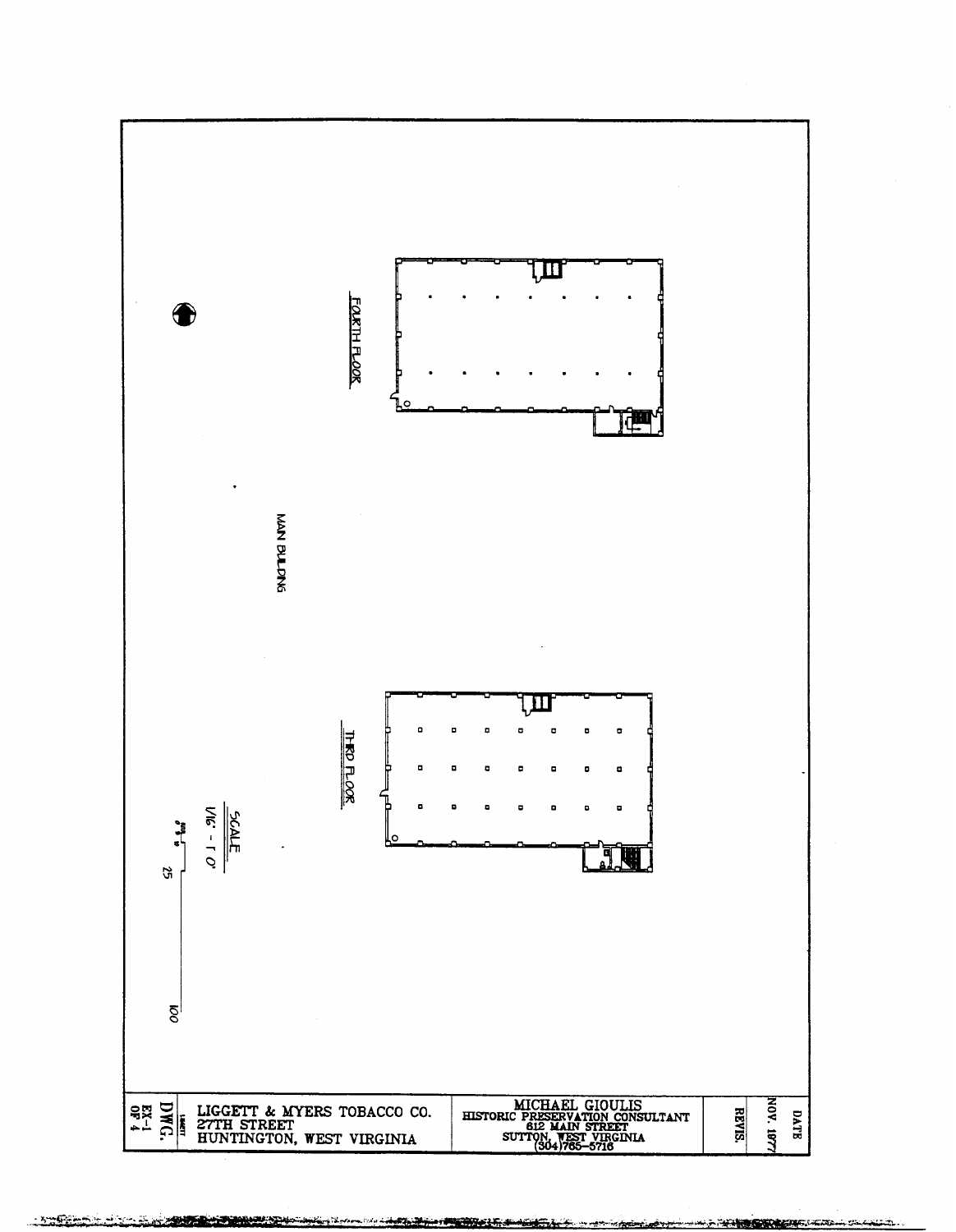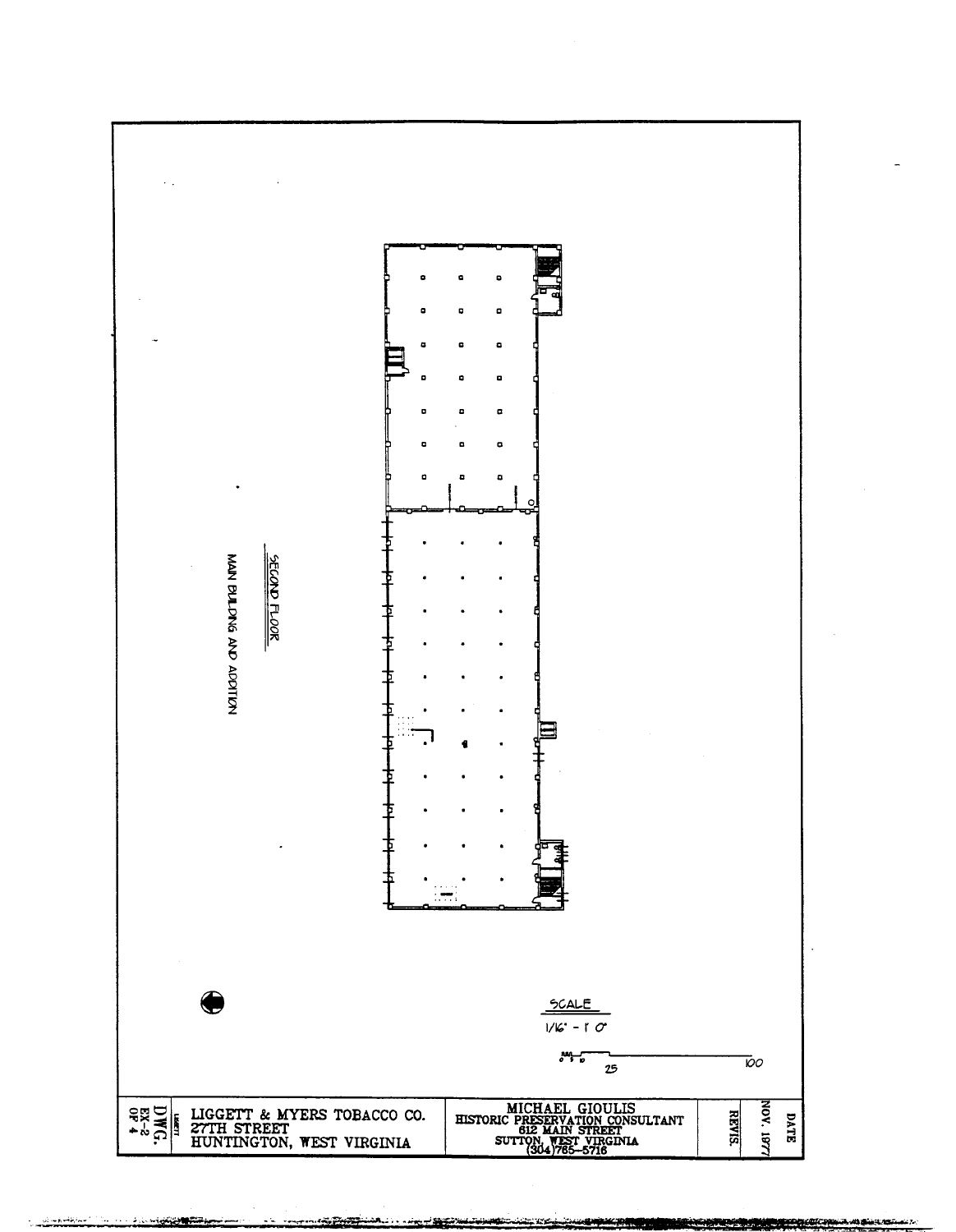

 $\ddot{\phantom{a}}$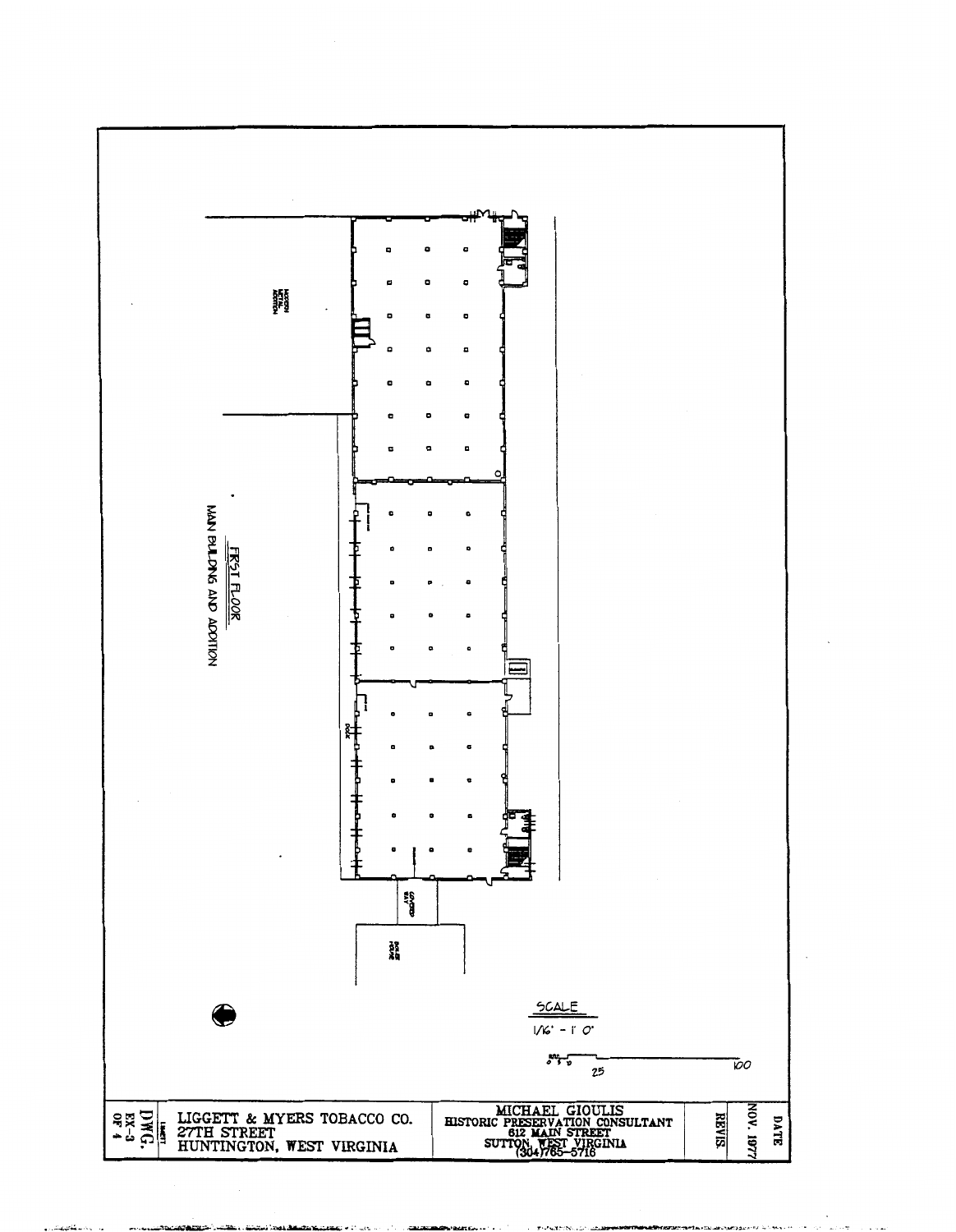

A PROPERTY AND ANOTHER THE REPORT OF THE STATE OF THE REPORT OF THE REPORT OF THE REPORT OF THE REPORT OF THE REPORT OF THE REPORT OF THE REPORT OF THE REPORT OF THE REPORT OF THE REPORT OF THE REPORT OF THE REPORT OF THE

**Social Contract and Contract Contract Contract Contract Contract Contract Contract Contract Contract Contract** <u>. I I di titlik pala stant sin mandi bas provinsi serva ara</u>